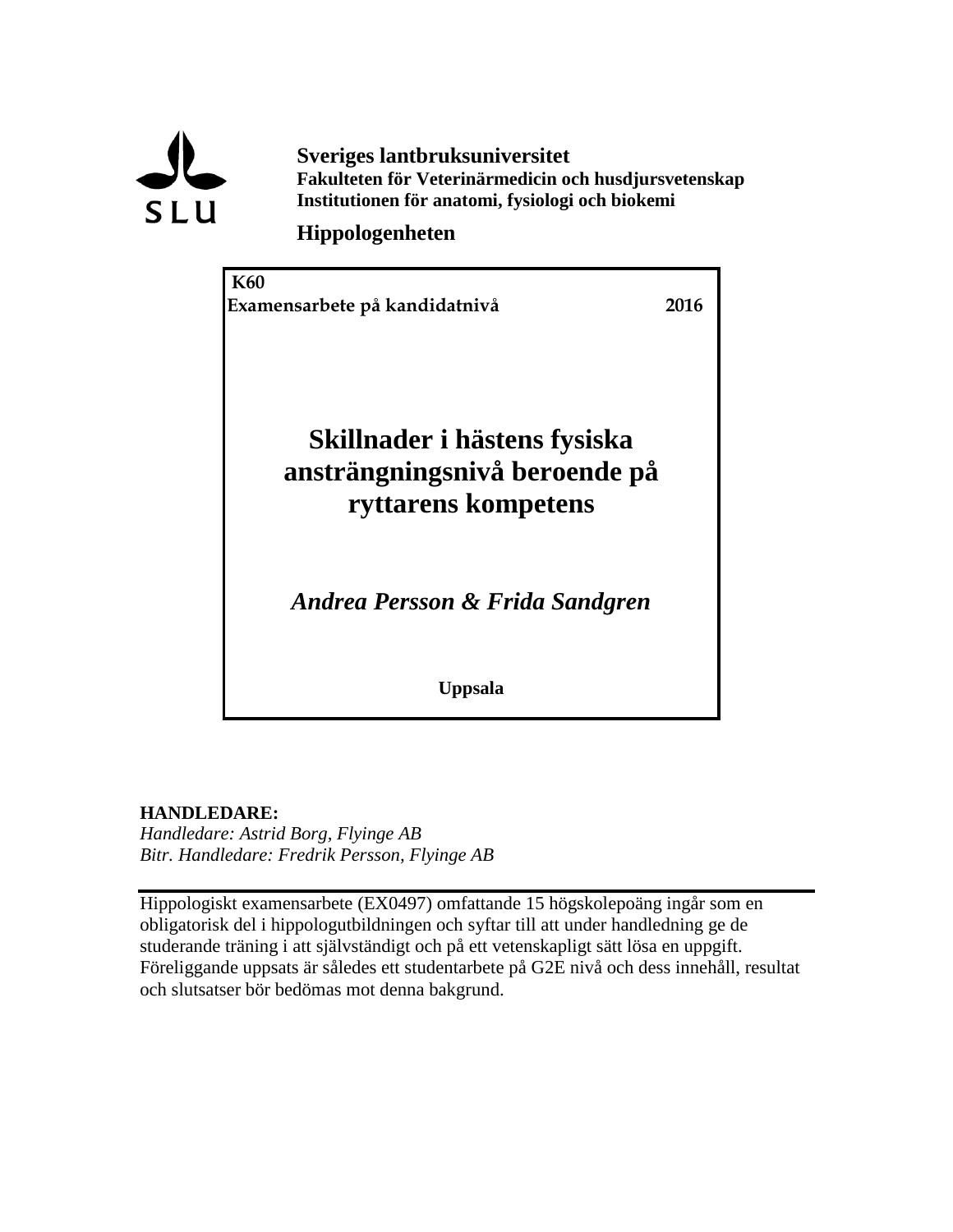# **SLU**

Sveriges lantbruksuniversitet

# *Skillnader i hästens fysiska ansträngningsnivå beroende på ryttarens kompetens*

*Andrea Persson & Frida Sandgren*

*Handledare: Astrid Borg, Flyinge AB Bitr. handledare: Fredrik Persson, Flyinge AB Examinator: Lars Roepstorff, Institutionen för anatomi, fysiologi och biokemi, SLU*

> *Examensarbete inom hippologprogrammet, Flyinge 2016 Fakulteten för Veterinärmedicin och husdjursvetenskap Institutionen för anatomi, fysiologi och biokemi Hippologenheten Kurskod: EX0497, Nivå G2E, 15 hp*

*Nyckelord: Häst, hjärtfrekvens, andningsfrekvens, träning, dressyr och banhoppning.*

*Online publication of this work: http://epsilon.slu.se Examensarbete nr K60 Uppsala 2016*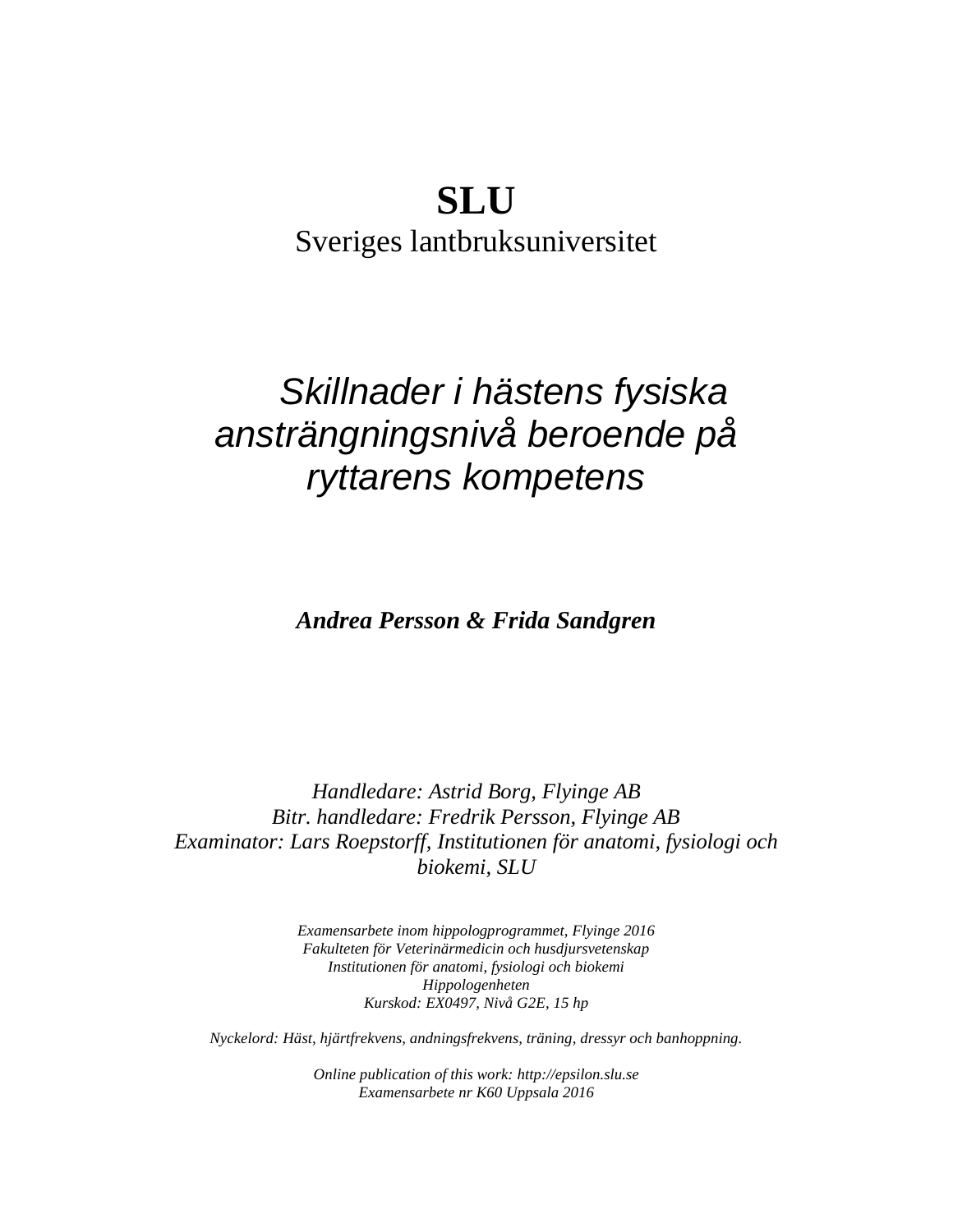# **INNEHÅLL**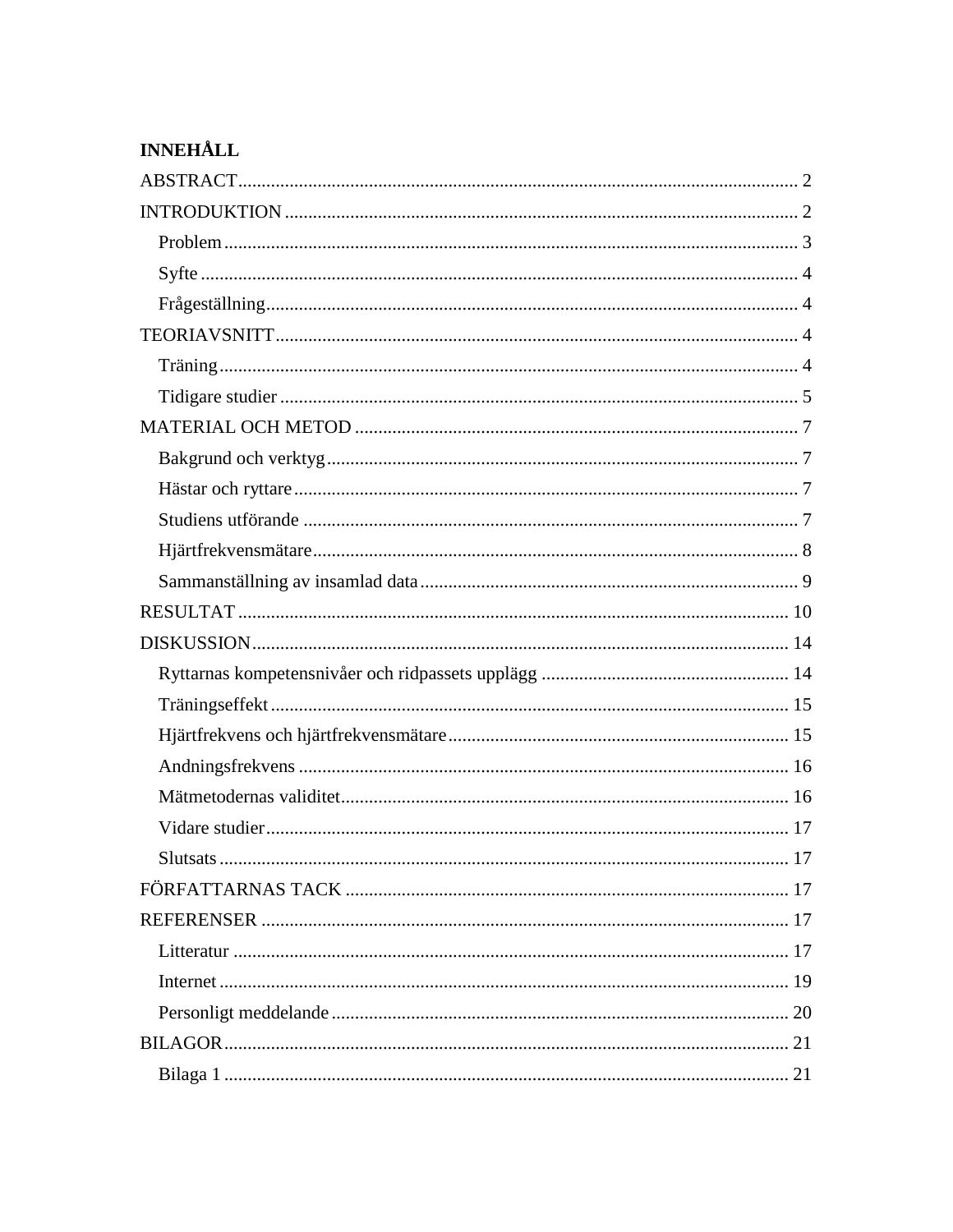### <span id="page-3-0"></span>**ABSTRACT**

#### **Differences in the horses' physiological responses to riders with different competence levels.**

The majority of those training their horses do so to improve their performance. There are indications within the Swedish warmblood association, that the riders in Sweden lack the necessary competence to educate the younger horses to their maximal potential. Earlier studies show that riders of different competence levels affect their horses differently. The problem is that there are currently very few studies of how riders of different competence levels work their horses and what kind of physical impact the training has. The purpose of this study is to compare riders of different competence levels, the effect of their work and describe differences in their schooling sessions during every day work. The questions are; how do riders of different competence levels affect their horses out of a physiological perspective? What movements and in which gaits do riders of different competence levels ride their horses during every day work, and which movements have the biggest physiological impact on the horse?

Four horses and 12 riders participated in the study. The riders were split into three groups depending on previous experience and education. The riders were to ride a 30 minute session, focusing on the horses' suppleness and collection. They were to decide the shape of the session themselves, and during the session the horses' heart rate and respiratory rate were monitored. The results show that there was a significant difference between competence level 1 and competence level 2 during trot-work on a circle. Competence level 1 had a higher heart rate  $(P=0.0134)$  than competence level 2. During the majority of the session, all of the horses had a heart rate at <120 beats/minute. Some of the riders reached levels of low, medium and high intensity training with heart rates at <159 beats/minute, 160-185 beats/minute and 185-210 beats/minute. The horses showed no significant difference in respiratory rate during training between the different competence levels. The work that was done during low intensity training was working pace in walk, trot and canter, transitions and some lateral work. The work that was done during medium and high intensity training was transitions from walk to canter, canter work in a faster pace and if the rider had to correct the horse by reinforcing the aids.

The conclusion is that the horses were physically affected by riders of different competence levels. The horses had a higher heart rate with a certain competence level, compared to another. The riders worked their horses in all gaits, doing lateral work, transitions and circles. Movements that gave the horses a higher heart rate were transitions from walk to canter, canter work in a faster pace and reinforced aids.

#### **Keywords: Equine, heart rate, respiratory rate, training, dressage and show jumping.**

# <span id="page-3-1"></span>**INTRODUKTION**

Majoriteten av de som tränar hästar idag gör det för att på något sätt öka hästens prestation. Ökad prestation innebär i detta fall hästens förmåga att utföra vald disciplin,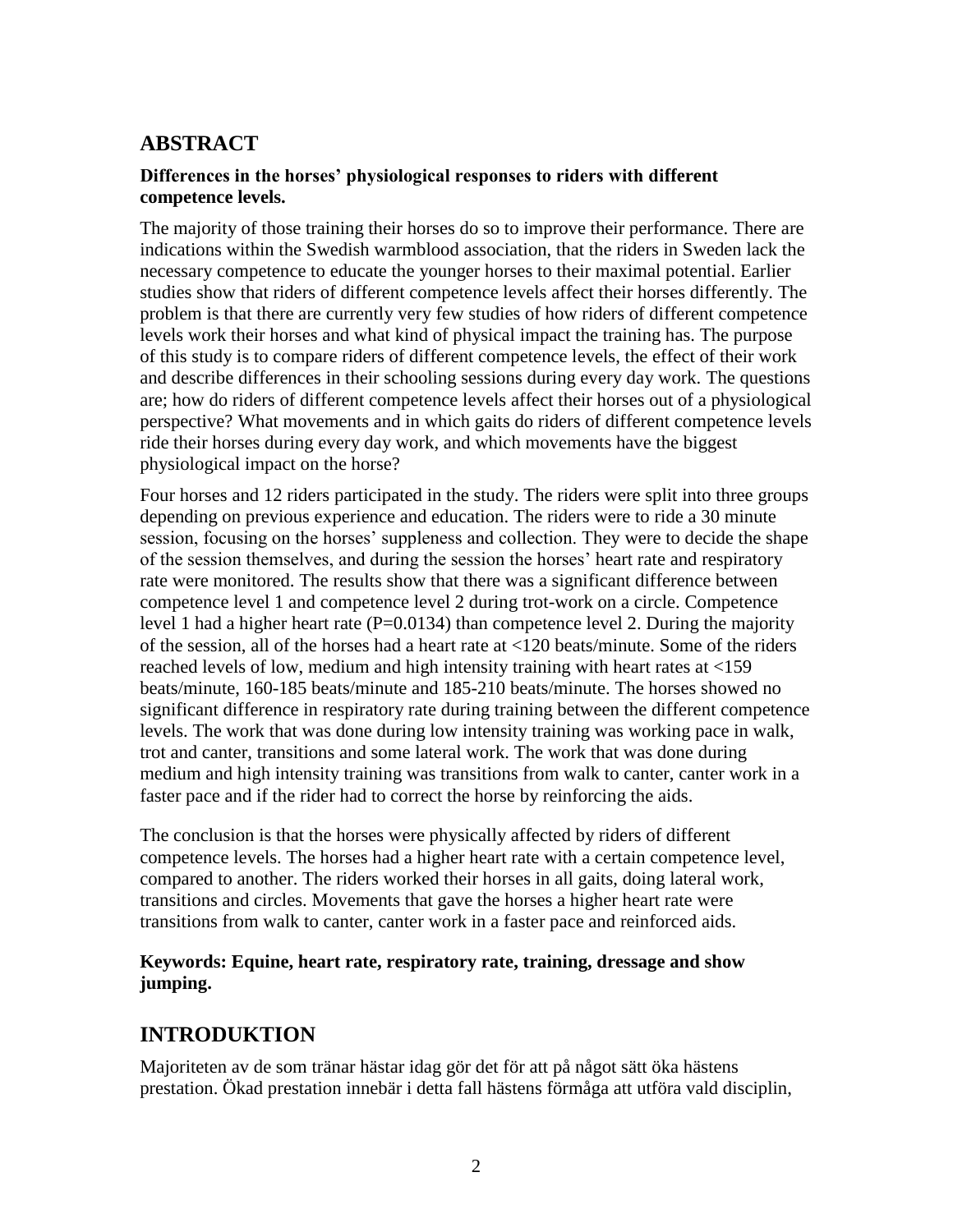det vill säga hoppa högre, springa fortare eller utföra svårare dressyrrörelser. (Marlin & Nankervis 2002)

Avelsföreningen för Svenska Varmblodiga Hästen, SWBs (2013) vision nämner att Svensk varmblodsavel ska höra till världens ledande när det gäller kvalitet på hästar som produceras för ridsporten. Intresset för det svenska varmblodet är stort på den internationella marknaden, men de potentiella köparna menar att hästarna är för dåligt utbildade (Olsson 2016, pers. medd.). Det behövs ryttare i Sverige som kan ta tillvara på unga hästars talang och utveckla dessa på rätt sätt, för att i framtiden kunna generera en hållbar topphäst till sporten (SWB 2015). Det saknas dock ett tydligt och enhetligt system för utbildning av den unga hästen (SWB 2012). Genom att utbilda sig inom hästnäringen får människor kunskap att förvalta kvaliteterna och utveckla hästarna efter deras potential (Flyinge 2015).

Ryttare med olika kompetens påverkar sina hästar på olika sätt (Peham et al. 2001; Peham et al. 2004; Lagarde et al. 2005). Enligt Peham et al. (2001) påverkade en amatör hästens rörelsemönster genom att rida i ett lägre och mer orytmiskt grundtempo. Amatören hade även ett lägre medelvärde på poängen under ett dressyrtest enligt FEIs reglemente (Peham et al. 2001). En professionell ryttare påverkade hästens rörelsemönster genom att göra påskjutet jämnare och gångarten mer rytmisk, detta jämfört med när hästen travade utan ryttare på rullband (Peham et al. 2004). Lagarde et al. (2005) fann att professionella ryttare kunde följa hästens naturliga gångarter och synkronisera sig med dess rörelser bättre än en amatör.

En dressyrhäst arbetar sällan i en hjärtfrekvens som överstiger 160 slag/minut, oberoende av vilken tävlingsnivå den presterar på (Williams, Chandler & Marlin 2009; Clayton 1990). Art et al. (1990) fann att hästarna i studien hade en högre hjärtfrekvens i banhoppning. Hästar som hoppade en bana på 1.50 m hade en medelhjärtfrekvens på 178,7 slag/minut i början av banan och 191,4 slag/minut i slutet av banan (Art et al. 1990).

Mätning av hjärtfrekvens är ett av flera beprövade sätt att avgöra vilken ansträngning en häst har utsatts för. Genom att analysera hästens hjärtfrekvens vid träning, blir det möjligt att utläsa träningens intensitet och på så sätt kunna anpassa träningen för att få ut största möjliga effekt och kvalitet. (Marlin & Nankervis 2002)

### <span id="page-4-0"></span>**Problem**

Det finns indikationer inom den svenska varmblodsaveln att landets ryttare saknar den kompetens som krävs för utbilda de unga hästarna efter deras maximala potential. Tidigare studier visar att ryttare med olika kompetens påverkar hästen olika, men i dagsläget finns det få studier på hur ryttare med olika kompetensnivå tränar sina hästar och vad träningen har för fysiologisk påverkan på hästen.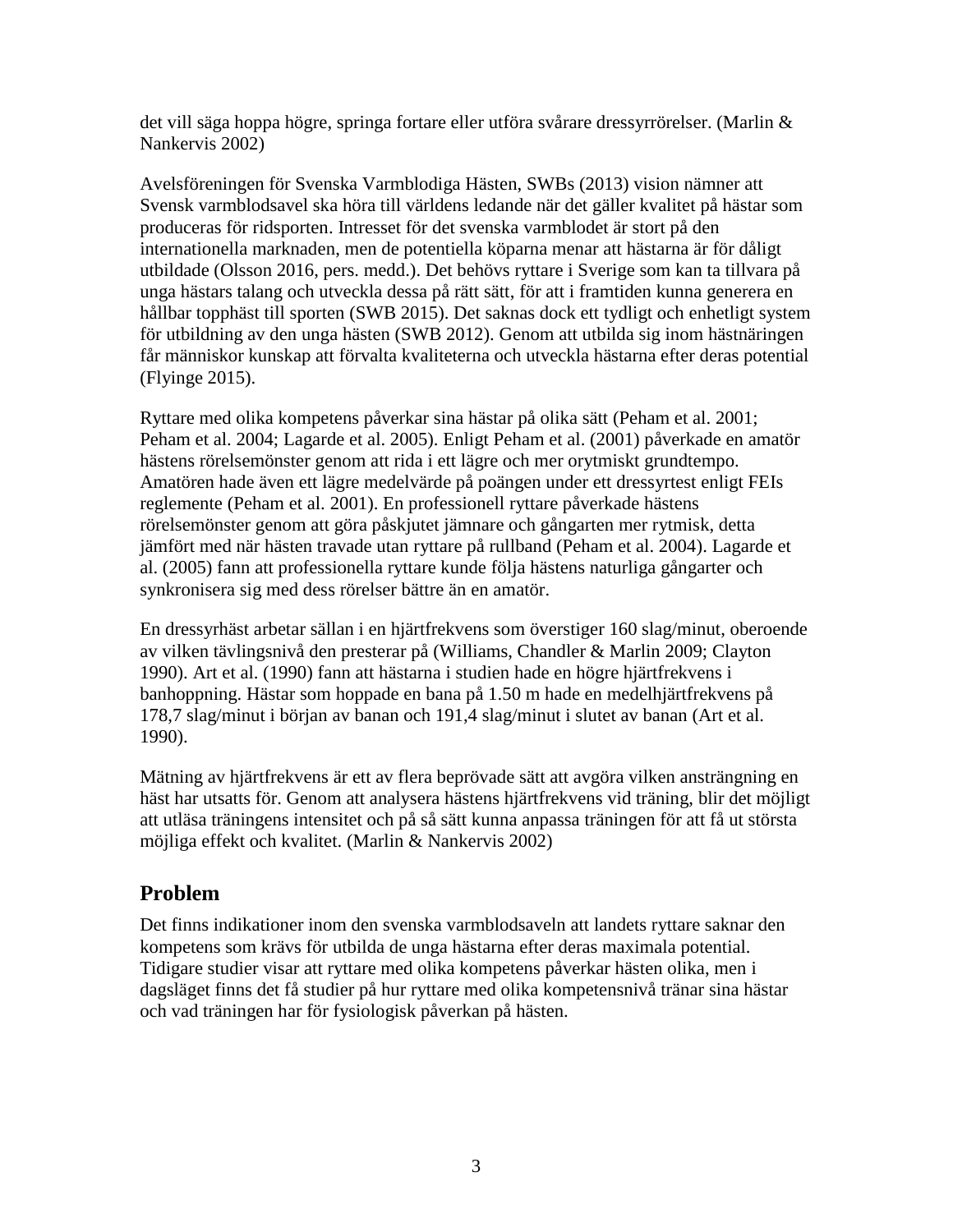# <span id="page-5-0"></span>**Syfte**

Syftet med studien är att jämföra ryttare med olika kompetensnivå inom ridning och effekten utav deras träning, samt beskriva vilka rörelser och gångarter som ryttarna valde att rida i vid vardagligt arbete.

# <span id="page-5-1"></span>**Frågeställning**

Hur påverkas hästen av ryttare med olika kompetensnivå ur ett träningsfysiologiskt perspektiv?

I vilka rörelser och gångarter tränar ryttare med olika kompetensnivå sina hästar under vardagligt arbete, samt vilka rörelser ger störst fysiologisk påverkan på hästen?

# <span id="page-5-2"></span>**TEORIAVSNITT**

# <span id="page-5-3"></span>**Träning**

Träning som ska vara framgångsrik i det syfte att hästen ökar sin prestationsnivå utan att skada sig, bygger på gradvis ökande arbetskrav. Arbetskraven beror på hastighet och intensitet av arbetet, längden och tiden av arbetet, samt frekvensen av arbetet. När hästens kropp har adapterats till en ny nivå av arbete, bör en ökning av arbetet ske för att ge ett ökat resultat. Det är dock viktigt att arbetsökningen sker gradvis, så att skelett, muskler och det kardiovaskulära systemet inte överbelastas och hästen övertränas. (Marlin & Nankervis 2002; Hinchcliff, Geor & Kaneps 2008; Clayton 1991)

Överträning kan orsakas av obalans mellan arbete och återhämtning (Hinchcliff, Geor & Kaneps 2008). En övertränad häst uppvisar minskad prestation (Tyler et al. 1996), motstånd till träning, irriterat och trött beteende, har svårigheter att äta normal mängd mat och tappar vikt (Bruin et al. 1994).

För att ett arbete ska klassificeras som ett anaerobt arbete, ska hästen ha en laktatkoncentration i blodet som överskrider 4mmol/l (Marlin & Nankervis 2002). En häst överskrider oftast den när den utför ett arbete med en hjärtfrekvens på ca 200 slag/minut (Hinchcliff, Geor & Kaneps 2008) eller färdas i en hastighet över 5 meter/sekund (Marlin & Nankervis 2002).

Intervallträning är ett sätt att träna hästens kondition (Marlin & Nankervis 2002). Det innebär att arbetet sker under kortare distanser, men med fler repetitioner och med återhämtningspauser mellan. För att öka arbetskraven, kan antalet repetitioner eller tempot ökas (Marlin & Nankervis 2002). Genom att variera tempo och samlingsgrad i den vardagliga träningen kan den få en konditionshöjande effekt (Roepstorff 2016, pers. medd.).

När hästen arbetar, ökar efterfrågan på mängden syre till de arbetande musklerna (Marlin & Nankervis 2002). För att kunna möta det ökade kravet av syre, måste hjärtat slå fortare och på så sätt pumpa ut syret till de behövande cellerna (Marlin & Nankervis 2002). Hästens muskler använder endast 15% (4 l/min) av det blod som hjärtat pumpar ut när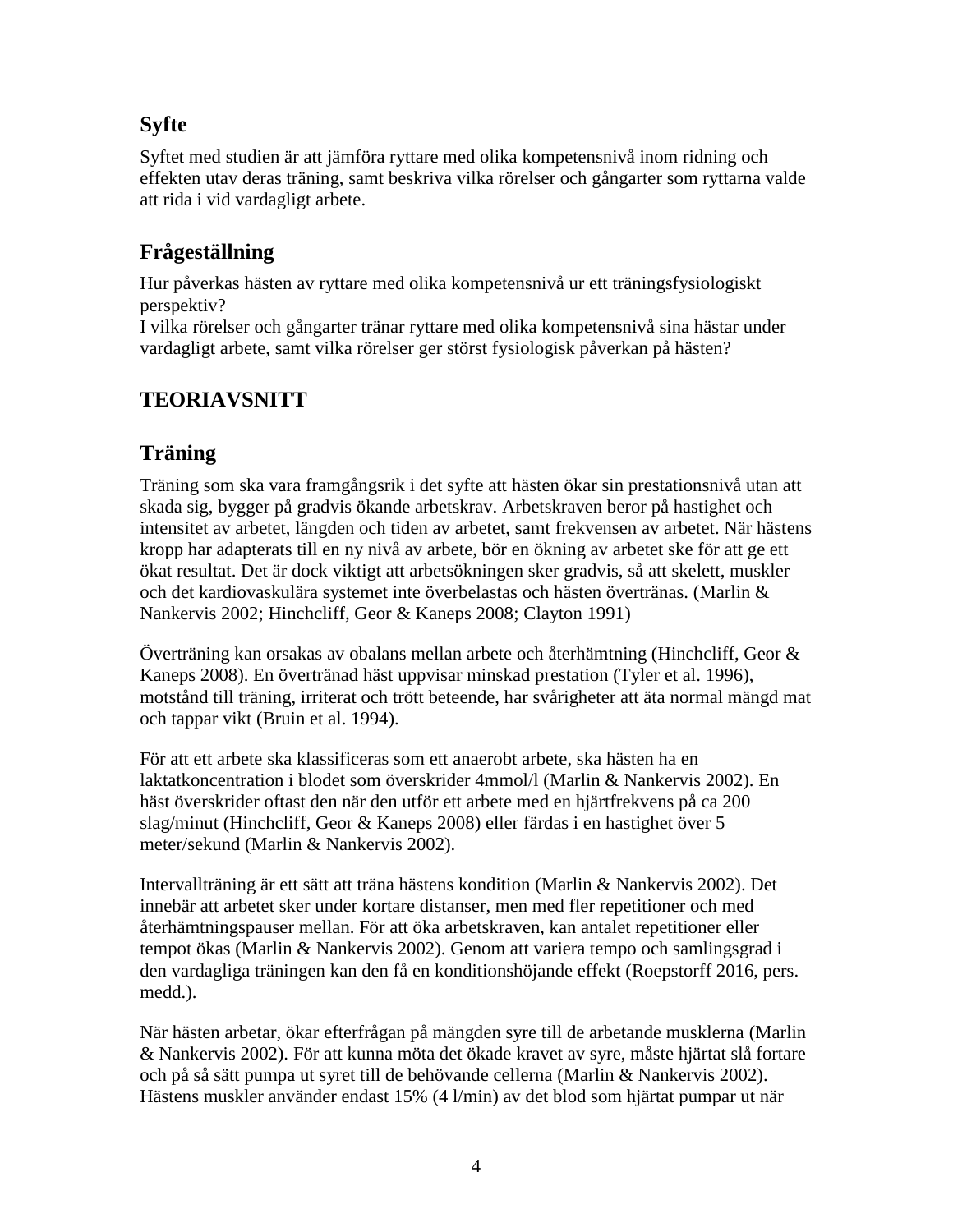den vilar, medan de kräver cirka 80% (200 l/min) av blodet när hästen arbetar (Marlin & Nankervis 2002). Fullblodshästar har normalt en hjärtfrekvens vid vila på 30-40 slag/min, men det är inte ovanligt att hästen kan ha en hjärtfrekvens på 22-25 slag/min (Marlin & Nankervis 2002). Houghton Brown, Pilliner & Davies (2003) menar dock att en häst kan ha en något högre hjärtfrekvens vid vila, ungefär 36-42 slag/min. En häst vars normala hjärtfrekvens vid vila är förhöjd kan lida av feber eller en akut skada, medan en häst med lägre hjärtfrekvens kan ha ett försvagat allmäntillstånd (Houghton Brown, Pilliner & Davies 2003). Stress är en annan faktor som kan påverka hästens hjärtfrekvens (Von Lewinski et al. 2013; Christensen, Rundgren & Olsson 2006).

En häst har en andningsfrekvens på 8-16 andetag/min i vila, medan en häst som har arbetat under en längre tid kan ha ta upp till 120 andetag/min (Houghton Brown, Pilliner & Davies 2003). Skillnader i andning kan bero på annat än arbete; till exempel upphetsning, höga altituder, hög yttertemperatur, hög luftfuktighet, sjukdom eller om hästen är överviktig (Houghton Brown, Pilliner & Davies 2003).

### <span id="page-6-0"></span>**Tidigare studier**

Tidigare studier visar att en dressyrhäst sällan kommer upp i en hastighet över 5 meter/sekund eller en hjärtfrekvens över 160 slag/minut (Clayton 1990; Clayton 1993; Williams, Chandler & Marlin 2009). Clayton (1993) gjorde en tidsanalys över tre olika medelsvåra och tre olika lätta program, och fann att inget test hade en medelhastighet som överskred 5 meter/sekund. Medelhastigheten för de lätta programmen var 2,95 meter/sekund; 3,34±0,18 meter/sekund och 3,46±0,2 meter/sekund. Medelhastigheten för de medelsvåra programmen var 2,84±0,1 meter/sekund; 3,14±0,06 meter/sekund och 3,24±0,09 meter/sekund. Den enda gången som hästarna kom över en hastighet på 5 meter/sekund var under den ökade galoppen då hästen uppkom i en hastighet på 5,83±0,17 meter/sekund. Detta varade dock endast under 8,27±0,53 sekunder och upptog 1,95±0,12 % av testet. Hästarna som tävlande Grand Prix i Claytons (1990) studie hade en medelhastighet på 2,34 meter/sekund och de spenderade 10 % av testet i mellan och ökad trav och galopp.

Williams, Chandler & Marlin (2009) visade att hästar (n=36) som tävlar i lätt klass dressyr har en hjärtfrekvens som ligger mellan 80-160 slag/minut under 82,7% av tiden, av vilka 69,7% hade en hjärtfrekvens på 80-120 slag/minut. Endast 0,2% var >160 slag/minut. I medelsvår klass hade hästarna (n=14) en hjärtfrekvens på 80-160 slag/minut under 83,8% av tiden. Av detta var 55,9% inom 80-120 slag/minut och ingen häst hade hjärtfrekvens >160 slag/minut. Clayton (1990) kom fram till att även hästar som tävlar Grand Prix dressyr har en hjärtfrekvens som inte går över 160 slag/minut. Hästarna som testades (n=8) hade en hjärtfrekvens på 62-142 slag/minut.

Inom banhoppning har en högre hjärtfrekvens uppmätts. Art et al. (1990) undersökte nio hopphästar som deltog i en 1,50 meter hög bana på 13 språng. Hästarna hade en medelhjärtfrekvens på 178,7 slag/minut i början av banan, och 191,4 slag/minut i slutet av banan. Hästarna färdades i en medelhastighet på 6.4 m/sekund. Lekeux et al. (1991) gjorde en liknande studie där han undersökte 16 hopphästar som hoppade en 1,40 meter hög bana på 14 språng. Hästarna hade en något lägre medelhjärtfrekvens i slutet på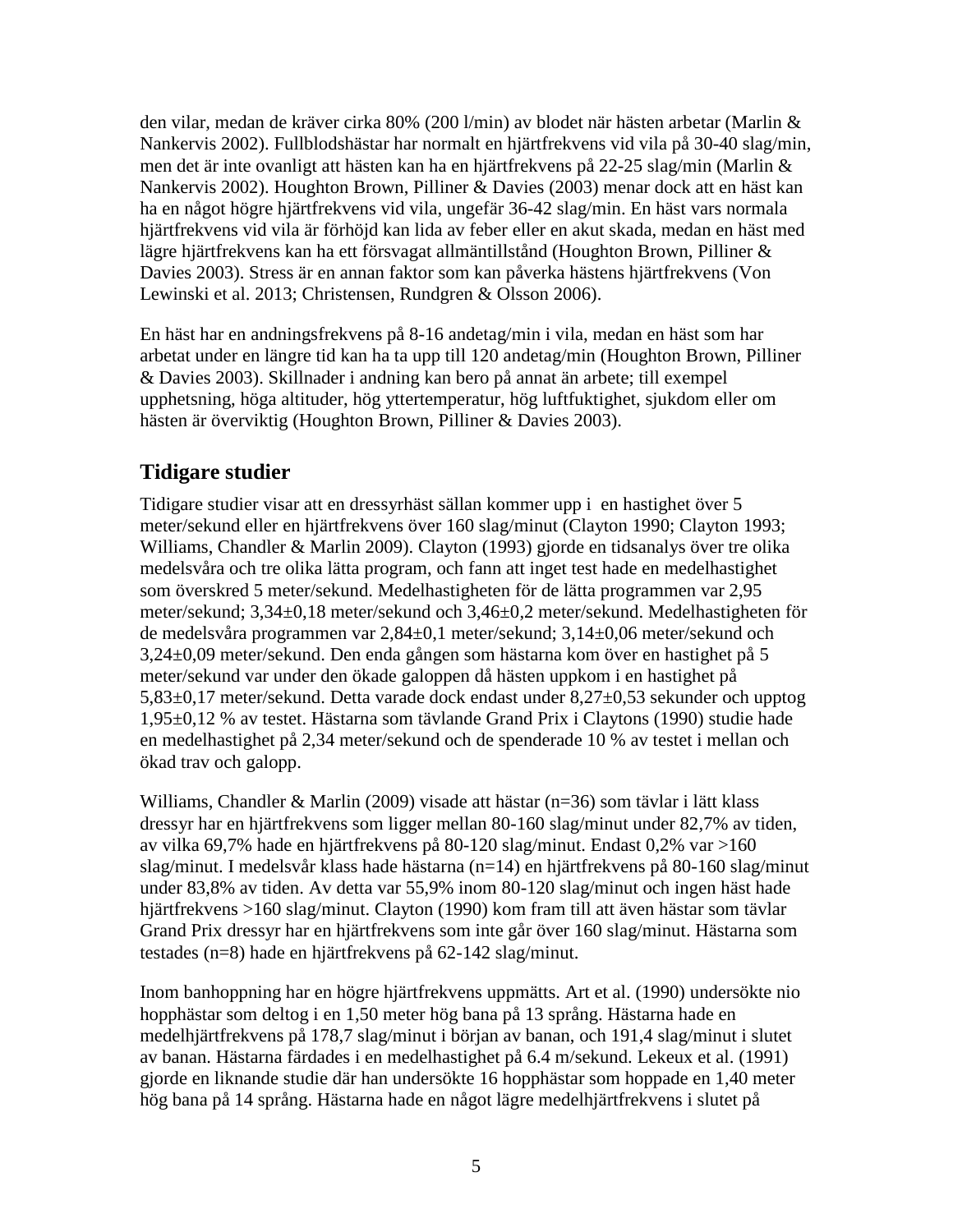banan, 189,2 slag/minut. I början på banan var medelhjärtfrekvens 179,4 slag/minut och hästarna färdades i en medelhastighet på 6.6 m/sekund.

Fälttävlan anses vara en av de tuffaste grenarna inom ridsporten, där terrängprovet testar både hästens styrka och uthållighet (Svenska Ridsportförbundet 2016). White et al. (1995) mätte hjärtfrekvensen på 86 hästar som genomförde ett terrängprov på olika nivåer. Författarna kom fram till att de 53 hästar som reds på lätt nivå hade en medelhjärtfrekvens på 160,6 slag/minut. 29 hästar reds på en medelsvår bana och hade en medelhjärtfrekvens på 181 slag/minut, medan de fyra hästar som red runt en avancerad bana hade en medelhjärtfrekvens på 194,6 slag/minut. Samma författare fann även att medelhjärtfrekvens hade en positiv korrelation med ekipagets hastighet runt banan.

Detta skiljer sig från Muños et al. (1999) som mätte hjärtfrekvensen på åtta hästar, där hälften av hästarna reds runt en lätt bana och andra hälften reds runt en avancerad bana. Hästarna som reds runt den lätta banan hade en medelhjärtfrekvens på 163,2 slag/minut, vilket överensstämmer med White et al. (1995). Däremot så uppnådde Muños et al. en betydligt lägre medelhjärtfrekvens under den avancerade banan, där hästarna uppmätte 170,8 slag/minut. Hästarna reds i snarlika tempon (9.2 meter/sekund, White et al. (1995) och 9.5 meter/sekund, Muños et al. (1999)) under den avancerade ritten. Någon korrelation mellan hastigheten och medelhjärtfrekvens var inte uppmätt i studien.

Det har även gjorts studier på hästens fysiska ansträngningsnivå i andra discipliner, bland annat kapplöpning (Sampson, Tucker & Bayly 1999; Prince et al. 2002) och distansritt (Schott II et al.  $2006$ ).

Slocombie, Covelli & Bayly (1992) undersökte bland annat vilken andningsfrekvens hästar kom upp i under träning. De fann att hästarnas andningsfrekvens gjorde en signifikant ökning från vila till skritt, och sedan vidare till långsam trav, snabb trav och galopp. En häst i skritt hade en andningsfrekvens på cirka 60 andetag/minut (tempo: 2.4 meter/sekund), i långsam trav 60-80 andetag/minut (4.5 meter/sekund), i snabb trav cirka 80 andetag/minut (7.5 meter/sekund) och i galopp cirka 100 andetag/minut (10 meter/sekund).

Butler et al. (1993) hade ett liknande resultat när de undersökte vilken andningsfrekvens kapplöpningshästar kom upp i under träning. De fann att hästarnas andningsfrekvens gjorde en signifikant ökning från vila till galopp (tempo 6 meter/sekund). Andningsfrekvensen i vila hade ett medelvärde på 13,5 andetag/minut, medan andningsfrekvensen kom upp till ett medelvärde på 110,7 andetag/minut i galopp. Andningsfrekvensen ökade inte med tempot, utan förblev under 120 andetag/minut även när tempot ökades upp till 12 meter/sekund.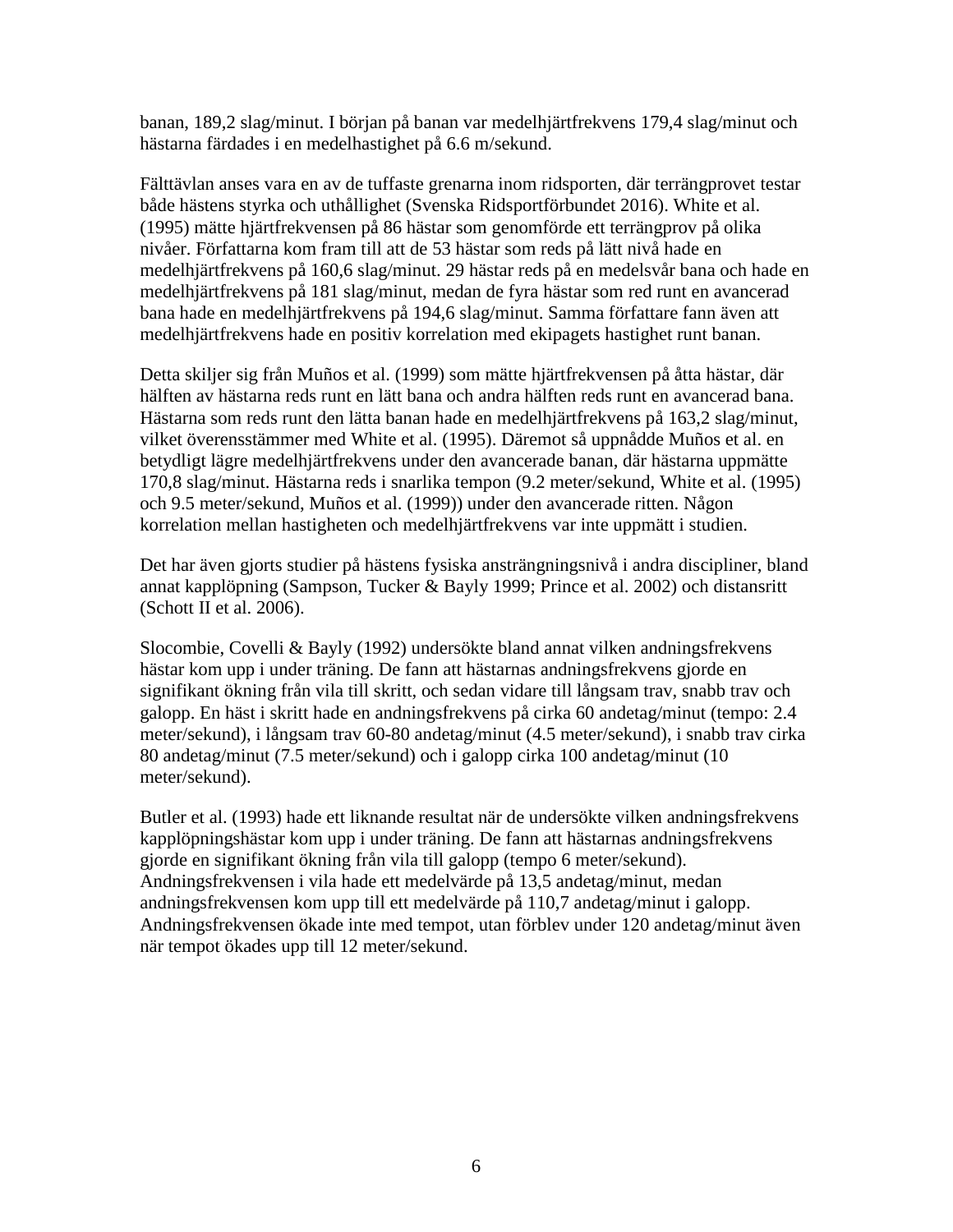# <span id="page-8-0"></span>**MATERIAL OCH METOD**

# <span id="page-8-1"></span>**Bakgrund och verktyg**

Studien undersökte om det fanns någon systematisk skillnad mellan ryttare med olika kompetens ur ett träningsfysiologiskt perspektiv. Detta gjordes genom att kontrollera hästens andning och hjärtfrekvens vid ridning. Data som samlats in under försöket, jämfördes med befintliga studier inom området.

Informationen till denna studie har inhämtats från litteratur, samt databaserna Science Direct, Cambridge University Press, Elsevier och Research Gate.

Sökorden som använts är *horse, equine, heart rate*, *dressage, eventing, showjumping, excercise, training, cardiovascular responses, muscular responses, performance, fitness*.

Resultatet av mätningarna har bearbetats i Polar ProTrainer Equine Edition och Microsoft Office Excel 2007, där olika värden av har sammanställts och analyserats.

### <span id="page-8-2"></span>**Hästar och ryttare**

Studien har innefattat fyra hästar och tolv ryttare. Hästarna som har medverkat i studien är av rasen Svenskt varmblod. Det är blandat ston och valacker och de är i åldrarna 8-15 år. Hästarna står uppstallade på Flyinge Kungsgård och går dagligen som ridhästar på Flyinges gymnasieutbildningar. Varje häst har vid tre olika tillfällen ridits av en representant från varje kompetensgrupp. De olika kategorierna av ryttare beskrivs nedan:

Kompetensnivå 1 (K1): Gymnasieelever från Hippologigymnasiet, Sveriges ridgymnasium årskurs 1, samt Nationell Idrottsutbildning. Tre av ryttarna anser sig vara hoppinriktade och en dressyrinriktad. De tränar på en nivå av 80 -120cm i hoppning, samt LB i dressyr.

Kompetensnivå 2 (K2): Studenter som går årskurs 1 på Hippologprogrammet vid Sveriges Lantbruksuniversitet. Två av de medverkande ryttarna anser sig vara hoppinriktade, och två dressyrinriktade. De tränar på nivån 100- 120cm hoppning, samt LA - MSV dressyr.

Kompetensnivå (K3): Beridarelever årskurs 2 som läser en tvåårig yrkesutbildning på Flyinge kungsgård. En av de medverkande ryttarna läste klart Beridarutbildningen år 2014. Till vardags rider en av ryttarna fälttävlan, en dressyr och två hoppning. De anser sig träna på en nivå av 120-145 cm hoppning och MSV- Grand Prix dressyr.

### <span id="page-8-3"></span>**Studiens utförande**

Ryttarna red två åt gången och alla mätningar utfördes i Wallenbergshallen på Flyinge Kungsgård. Varje ridpass varade i 50 minuter, som innefattade tio minuter framskrittning, 30 minuters aktiv ridning och tio minuter avskrittning på lång tygel. Tydliga riktlinjer för ridpasset delades ut innan ryttarna satt upp (Bilaga 1). Ryttarna fick självständigt lägga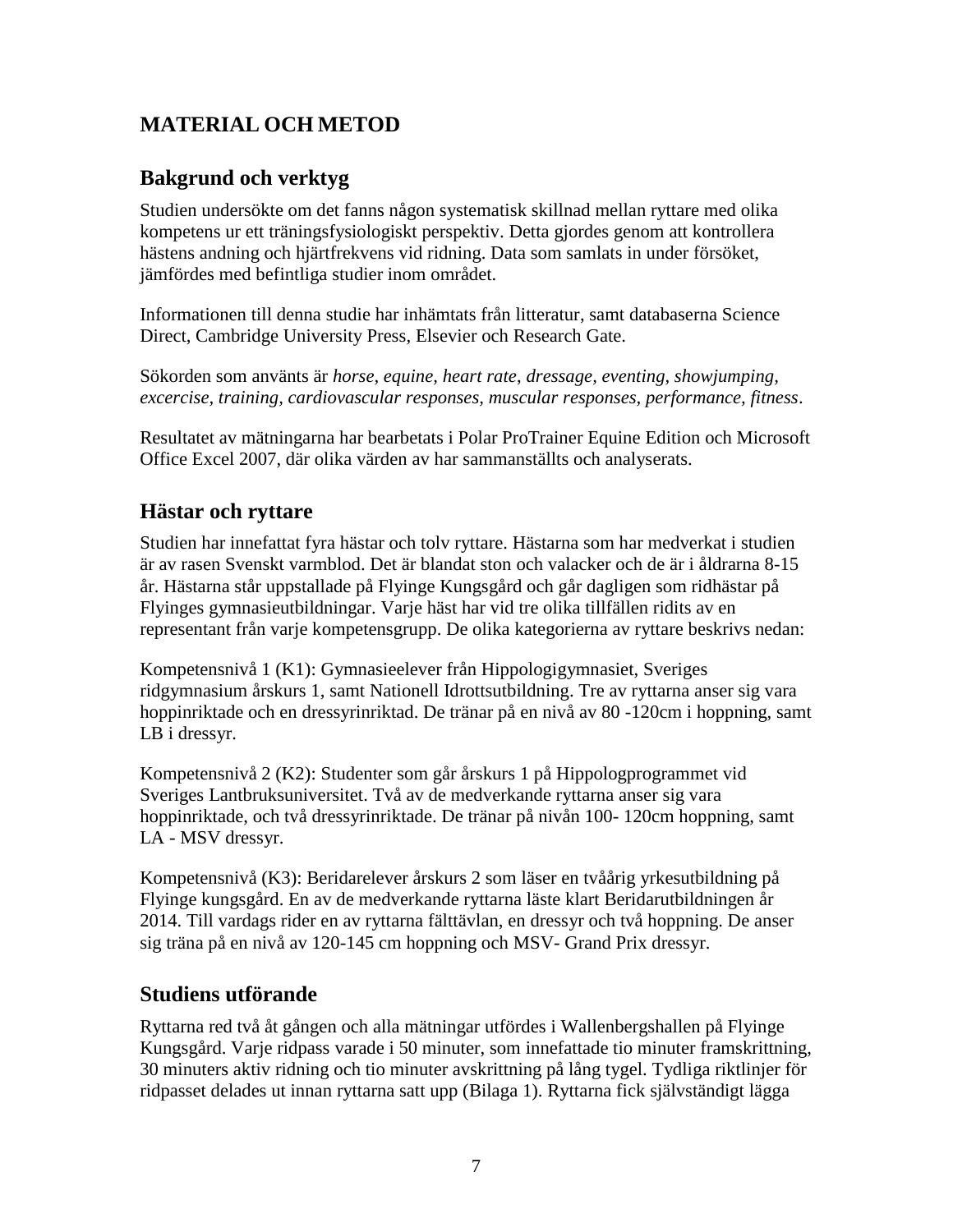upp 30 minuters huvudarbete i samtliga gångarter med fokus på lösgjordhet och samling, baserat på instruktionerna som givits. Dessa 30 minuter av huvudarbete kallar vi det totala ridpasset.

Hjärt- och andningsfrekvens vid vila mättes i stallet innan ridpasset. Data över hästarnas hjärtfrekvens samlades under hela ridpasset med Polar CS600X Trotting hjärtfrekvensmätare. Andningsfrekvens mättes efter uppvärmning och innan nedvarvning. Den registrerades genom att titta på hästarnas buk och räkna antal andetag under tio sekunder, för att sedan multiplicera svaret med sex. Ridpasset filmades med en filmkamera av märket JVC Everio och anteckningar gjordes för att kunna jämföra det kvantitativa resultatet med ridpassets innehåll.

# <span id="page-9-0"></span>**Hjärtfrekvensmätare**

De hjärtfrekvensmätare som har använts för att mäta hästarnas hjärtfrekvens under arbete är av märket Polar, och modellen heter Polar Equine CS600X Trotting. Det är ett komplett träningssystem för häst som innehåller: CS600X träningsdator som i form av ett armbandsur bärs på ryttarens handled, ett bälte med elektrodytor i plast som ligger an mot hästen och detekterar hjärtfrekvensen, samt en H3 hjärtfrekvenssensor som sitter fäst i en ficka på bältet och skickar hjärtfrekvenssignalen till träningsdatorn. (Polar 2015)

För att få elektroderna att känna av impulserna som uppstår när hjärtat slår genom hästarnas päls, så fuktades området där detektorerna låg an mot hästen med vatten och DAX Alcogel 85.



**Figur 1**. Bälte med elektrodytor och hjärtfrekvenssensor © Frida Sandgren 2015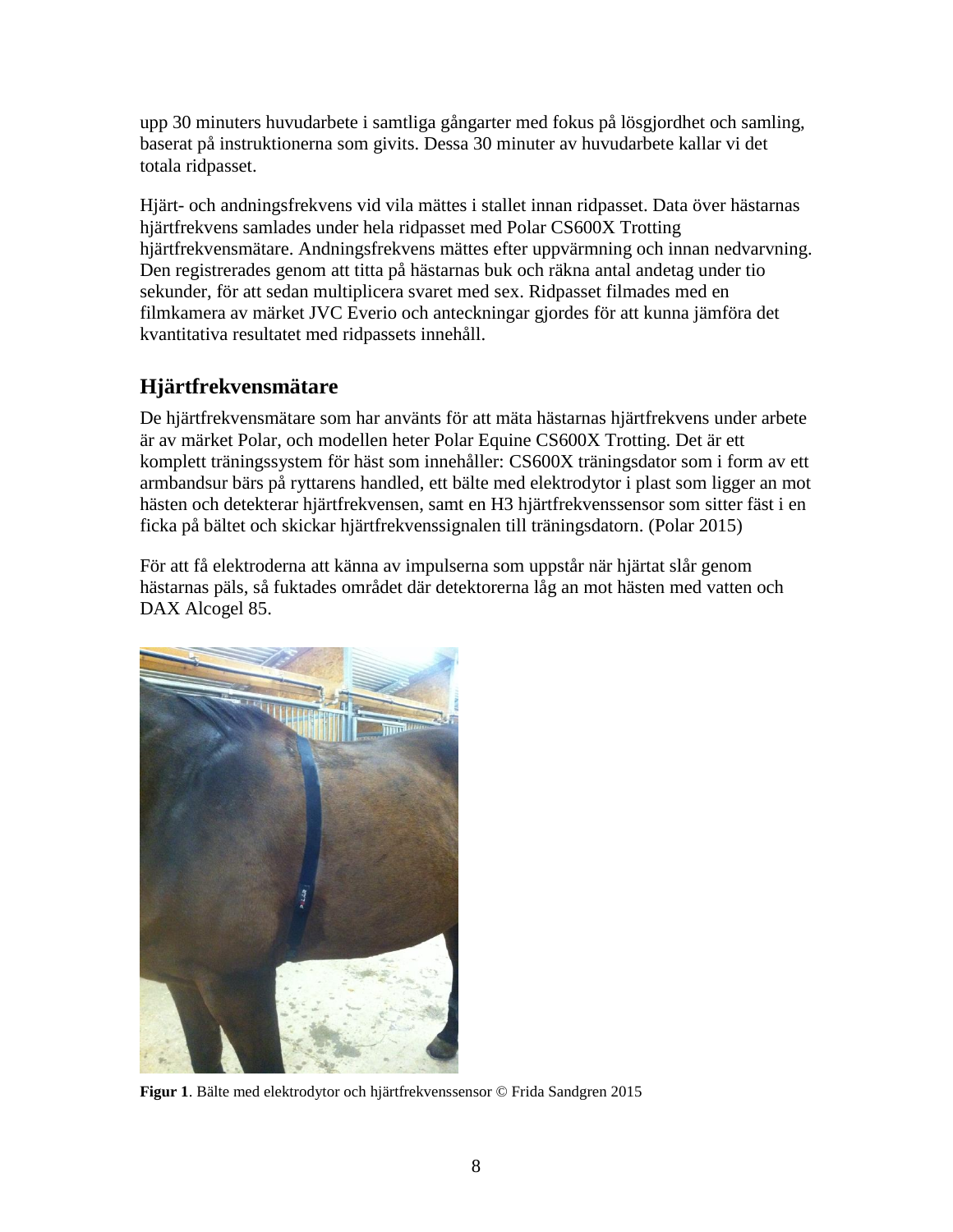#### <span id="page-10-0"></span>**Sammanställning av insamlad data**

För att sammanställa innehållet från varje träningspass har hjärtfrekvenssignalerna överförts från träningsdatorn till Polar ProTrainer Equine Edition datorprogram. Detta program och Microsoft Office Excel 2007 har använts för att få en överblick över hästarnas träningspass samt för att kunna analysera resultatet från träningen med olika grafer och tabeller. (Polar 2015b)

Polar ProTrainer Equine Edition har delat in hjärtfrekvensnivåerna i fem olika sportzoner, för att enklare utläsa på vilken ansträngningsnivå det utförda arbetet har genomförts. Ytterligare en sportzon lades till, sportzon 0, för att tydligare kunna presentera resultatet. (Tabell 1)

| <b>Sportzon</b> | <b>Intensivitet</b> | Slag/minut | $\%$ av HR max | Typ av arbete                           |
|-----------------|---------------------|------------|----------------|-----------------------------------------|
| $\Omega$        | Mycket lågintensiv  | < 120      | < 40           | Uppvärmning, rehabiliterande<br>träning |
|                 | Mycket lågintensiv  | 120-139    | $40-60$        | Uppvärmning, rehabiliterande<br>träning |
| $\mathfrak{D}$  | Lågintensiv         | 140-159    | $60-70$        | Styrketräning, vardagsarbete            |
| 3               | Medelintensiy       | 160-184    | 70-80          | Intervallträning                        |
| 4               | Högintensiy         | 185-210    | 80-90          | Intervallträning, höga<br>hastigheter   |
| 5               | Maximal             | > 210      | $90-100$       | Maximalt arbete                         |

**Tabell 1.** Beskrivning av sportzoner (Polar 2015c)

För att kunna jämföra de olika ryttarnas hjärtfrekvensvärden med varandra så har medelvärden tagits fram. Ridpasset delades upp i kategorier. Dels beräknades medelvärde på det totala ridpasset för varje ekipage, och det valdes även ut sekvenser under ridpasset där ryttarna red samma typ av arbete under cirka en minut, för att kunna göra en jämförelse med varandra. Dessa kategorier var travarbete på volt och galopparbete på fyrkantsspår och volter. Efter en genomgång av samtliga ryttares video och protokoll valdes dessa kategorier ut, då de ingått i alla ryttarnas ridpass. För att få tag i rätt värde av hjärtfrekvens inom de olika kategorierna så synkroniserades video och protokoll med de hjärtfrekvensvärden som vi fått fram genom Polars träningsdator.

För statistisk bearbetning av data användes variansanalys (GLM proceduren i Statistical Analysis Systems 9.4) (SAS Institute Inc. Cary, NC, USA). Signifikansnivån sattes till  $P < 0.05$ .

Modellen som användes var: Y<sub>ij</sub> =  $\mu + \alpha_i + \beta_i + e_{ij}$ 

Y = observerat värde

μ = medelvärde av parametern

 $\alpha_i$  = effekt av ryttare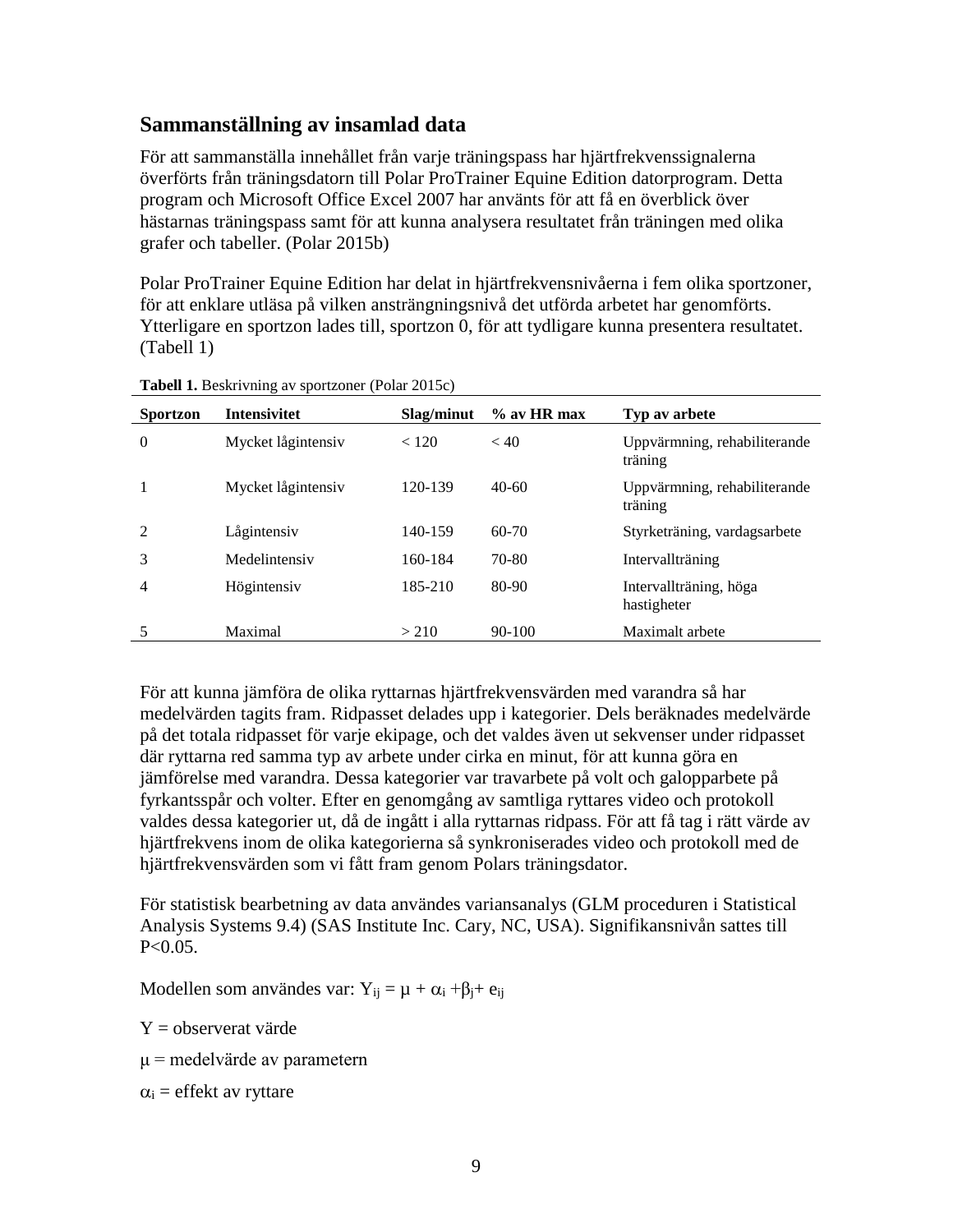```
β<sub>i</sub> = effekt av häst
eij= residualeffekt
```
Värdena presenteras som medelvärden  $\pm$  standardavvikelse.

# <span id="page-11-0"></span>**RESULTAT**

Analys av de mätvärden som registrerats vid varje ridpass presenteras i resultatet nedan uppdelat i sportszon noll till fyra (Figur 2, 3, 4 och 5). Största delen av det 30 minuter långa ridpasset har utförts som mycket lågintensiv träning och lågintensiv träning, det vill säga en hjärtfrekvens under 159 slag/ minut. Det arbete som utförts under lågintensiv träning är bland annat skritt, trav och galopparbete på raka och böjda spår, övergångar mellan gångarter, skänkelvikningar i skritt och trav samt varvbyten. Det lågintensiva arbetet har utförts i samlad skritt och mellanskritt, arbetstrav och arbetsgalopp.

Några ryttare har uppnått nivåer av medelintensiv träning (160-184 slag/minut) och högintensiv träning (185-210 slag/minut) på sina hästar (Figur 2, 3, 4 och 5). Det arbete som utförts som medelintensiv och högintensiv träning är galoppfattningar från skritt, galopparbete i något högre tempo, samt när ryttarna förstärker sina hjälper genom tillrättavisning eller ökat krav på form och framåtbjudning. Första galoppen under ridpasset har i flera fall iakttagits ha något högre hjärtfrekvens än senare galopparbete.

Ingen av ryttarna har under ridpasset uppnått sportzon fem, maximal träning och en hjärtfrekvensnivå på >210 slag/minut på sina hästar (Figur 2, 3, 4 och 5).



**Figur 2**. Hjärtfrekvensvärden som registrerats hos Häst 1 med ryttare från samtliga kompetensnivåer under det totala ridpasset.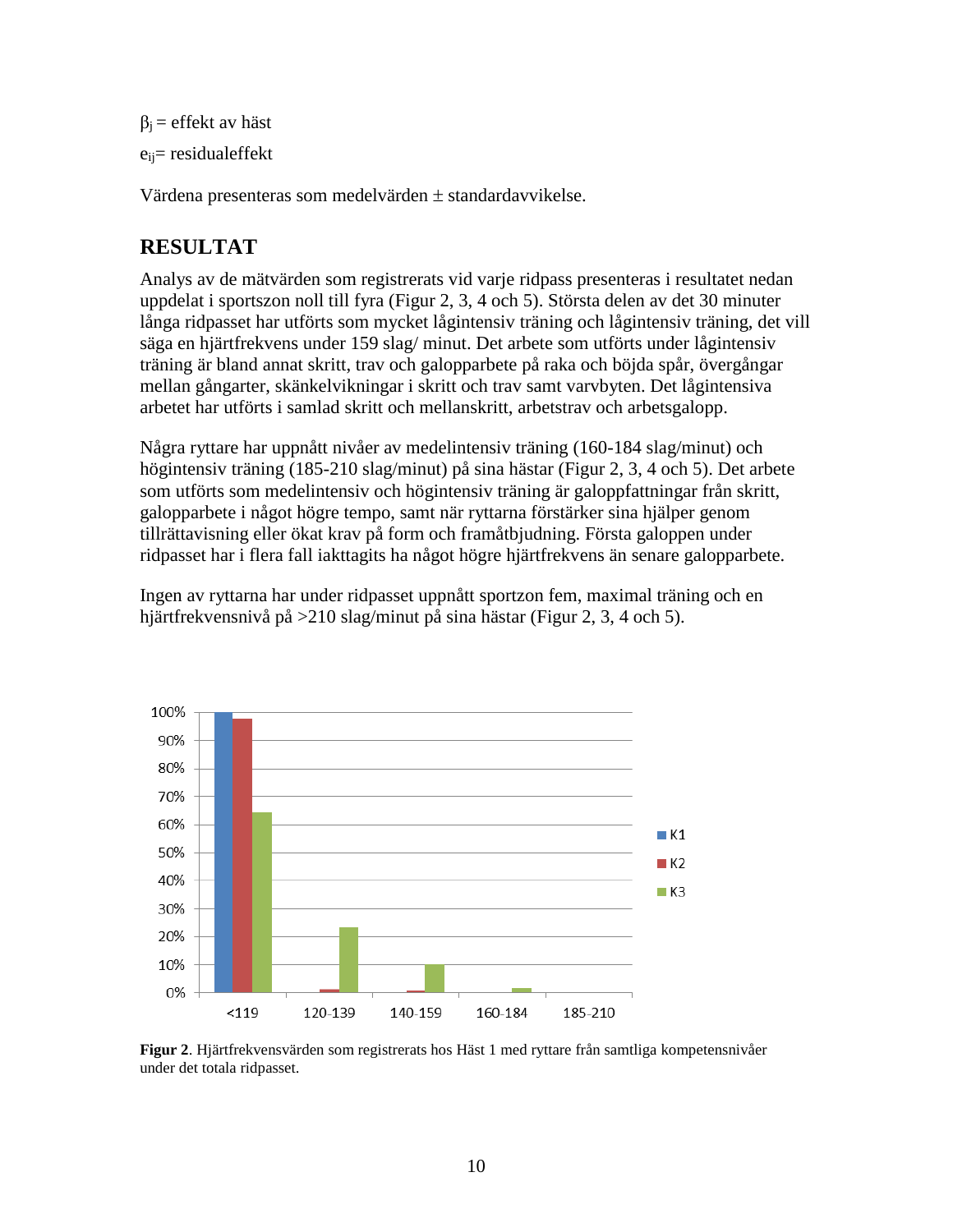

**Figur 3.** Hjärtfrekvensvärden som registrerats hos Häst 2 med ryttare från samtliga kompetensnivåer under det totala ridpasset.



**Figur 4.** Hjärtfrekvensvärden som registrerats hos Häst 3 med ryttare från samtliga kompetensnivåer under det totala ridpasset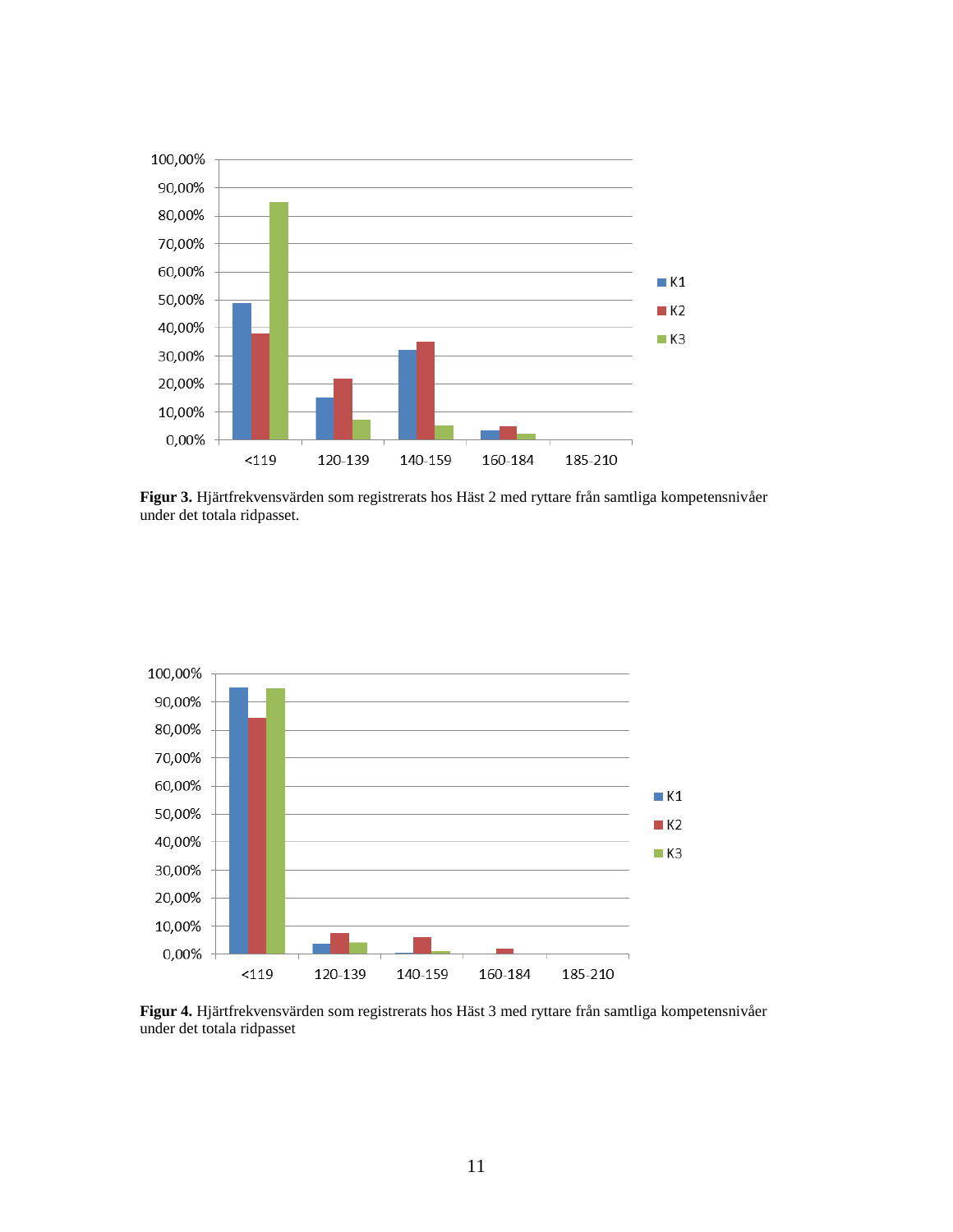

**Figur 5.** Hjärtfrekvensvärden som registrerats hos Häst 4 med ryttare från samtliga kompetensnivåer under det totala ridpasset.

Kurvan nedan visar intensiteten av ryttarnas arbete (Figur 6). Kurvan visar perioder av mycket lågintensiv-, lågintensiv-, medelintensiv- och högintensiv träning. De första och sista tio minuterna vet vi att hästen har skrittat, och kan även utläsa en period mitt i av mycket lågintensiv träning. Mellan lågintensiv och högintensiv träning har hästen utfört trav och galopparbete med varierande intensitet.



**Figur 6.** Hjärtfrekvensvärden i form av kurvor som registrerats hos Häst 4 med ryttare från kompetensnivå 1 under det totala ridpasset inräknat fram- och avskrittning.

För att kunna jämföra hästens hjärtfrekvensvärden med olika ryttare har medelvärde beräknats vid två tillfällen under ridpasset då ryttarna utför samma sorts arbete. Resultatet visar att K1 har ett signifikant högre medelvärde (p=0.0134) än K2, vid travarbete på volt.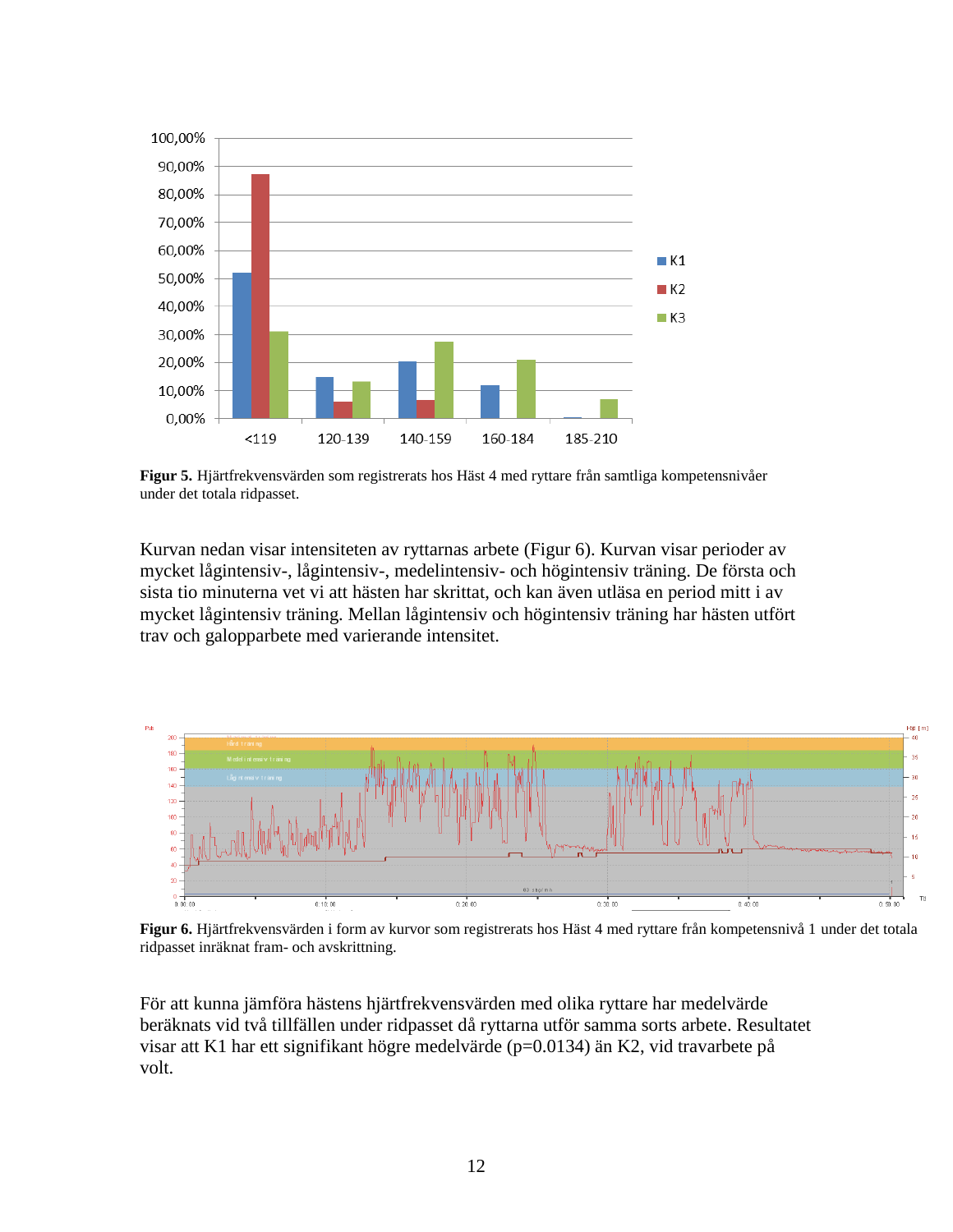Samma jämförelse gjordes på ekipagen under galopparbete på volt och fyrkantsspår, men då visar resultatet ingen signifikant skillnad mellan de olika kompetensnivåerna.

Resultatet av det totala arbetet visar ingen signifikant skillnad i medelhjärtfrekvens mellan hästarna ridna av ryttare från olika kompetensnivåerna. Det högsta medelvärdet under det totala ridpasset har i 75 % av fallen förekommit när en ryttare med hög kompetens har tränat hästen (Tabell 2).

Maximal hjärtfrekvens under ridpasset har varit högst när hästarna har ridits av ryttare ur antingen K1 eller K3, men utan någon signifikant skillnad i resultatet (Tabell 2).

**Tabell 2.** Sammanställning av hjärtfrekvensmedelvärden från travarbete på volt, galopparbete, totala ridpasset och maximal hjärtfrekvens från samtliga hästar och med ryttare från respektive kompetensnivå. Fetstil förklarar vilken kompetensnivå på respektive häst, som har haft högst medelvärde inom de olika kategorierna

|                | Häst | <b>Ryttare</b> | <b>Trav</b>      | Galopp            | <b>Total</b>     | <b>Max</b> |
|----------------|------|----------------|------------------|-------------------|------------------|------------|
| $\mathbf{1}$   |      | K1             | $111,9+1,3$      | $105,7{\pm}2,4$   | $92,7 \pm 10,5$  | 112        |
| $\mathbf{1}$   |      | K <sub>2</sub> | $97,1 \pm 2,2$   | $109 \pm 7.0$     | $94,1 \pm 13,1$  | 157        |
| $\mathbf{1}$   |      | K <sub>3</sub> | $100,5 \pm 4,8$  | $139,4+9,9$       | $114,8 \pm 19,2$ | 178        |
| $\overline{2}$ |      | K1             | $133,8 \pm 12,5$ | $109,2{\pm}10,1$  | $117,2 \pm 32,3$ | 193        |
| $\overline{2}$ |      | K <sub>2</sub> | $103 \pm 17.2$   | $146,3\t\pm\t6,3$ | $122 \pm 31,5$   | 190        |
| 2              |      | K3             | $114,7\pm 15,1$  | $115,7{\pm}11,7$  | $97,3 \pm 24,7$  | 183        |
| 3              |      | K1             | $85.3 \pm 1.9$   | $124,4 \pm 31,1$  | $80,1 \pm 21,7$  | 193        |
| 3              |      | K2             | $81,9 \pm 13,0$  | $152,2 \pm 10,5$  | $94,3 \pm 25,9$  | 177        |
| 3              |      | K3             | $96,4{\pm}2,0$   | $120,5 \pm 10,4$  | $97,4 \pm 16,8$  | 150        |
| $\overline{4}$ |      | K1             | $135 \pm 15,2$   | $141 \pm 27,3$    | $113,1 \pm 38,2$ | 191        |
| $\overline{4}$ |      | K2             | $108.9 \pm 5.5$  | $127.5 \pm 20.1$  | $92.3 \pm 24.4$  | 161        |
| $\overline{4}$ |      | K3             | $121 \pm 10,2$   | $170,4{\pm}22,8$  | $135,5 \pm 36,7$ | 209        |

Vid mätning av hästarnas andningsfrekvens i vila, efter uppvärmning (mätning 1) och efter det totala ridpasset (mätning 2), framkom ett resultat som inte visar någon signifikant skillnad i hästarnas andningsfrekvens mellan de olika kompetensnivåerna (Tabell 3).

**Tabell 3.** Sammanställning av antal andetag/minut från samtliga hästar och med ryttare från respektive kompetensnivå

| Häst | <b>Ryttare</b> | Andning vid vila | <b>Mätning 1</b> | <b>Mätning 2</b> |
|------|----------------|------------------|------------------|------------------|
|      | K1             | 8                | 96               | 84               |
|      | K <sub>2</sub> | 8                | 90               | 60               |
|      | K <sub>3</sub> | 8                | 78               | 48               |
| 2    | K1             | 8                | 84               | 90               |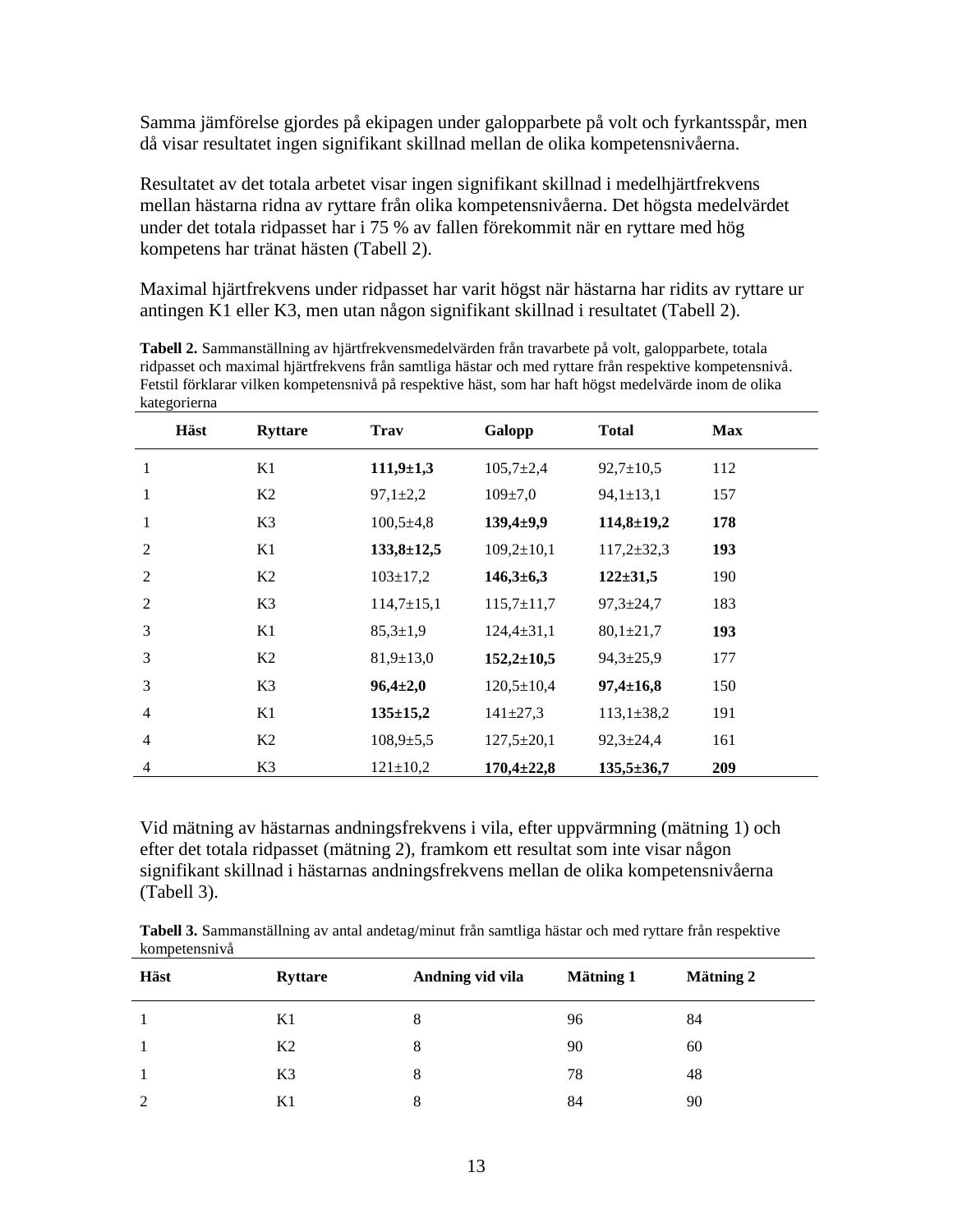| 2              | K2             | 8 | 78 | 78 |
|----------------|----------------|---|----|----|
| 2              | K3             | 8 | 96 | 90 |
| 3              | K1             | 7 | 96 | 66 |
| 3              | K2             | 7 | 96 | 66 |
| 3              | K <sub>3</sub> | 7 | 72 | 72 |
| $\overline{4}$ | K1             | 8 | 36 | 36 |
| $\overline{4}$ | K2             | 8 | 54 | 66 |
| $\overline{4}$ | K3             | 8 | 36 | 30 |

#### <span id="page-15-0"></span>**DISKUSSION**

Hästarnas hjärtfrekvens påverkades beroende på vilken kompetensnivå ryttaren hade. Ryttare ur K1 fick en signifikant högre hjärtfrekvens på sina hästar under voltarbete i trav, än ryttare ur K2.

Tidigare studier visade att ryttare med högre kompetens red i ett högre grundtempo Peham et al. 2001), ökade hästens stabilitet i framåtdrivningen och ökade stabiliteten i accelerationerna (Peham et al. 2004). Tidigare forskning indikerar alltså att en ryttare med högre kompentens borde rida hästen mer framåt och påverka hästens rörelsemönster mindre. Detta ä dock inte fallet med vår studie. Anledningen till att K1 fått högre hjärtfrekvens än K2 kan vara flera.

### <span id="page-15-1"></span>**Ryttarnas kompetensnivåer och ridpassets upplägg**

Är ryttarna på tillräckligt olika nivåer så att de rättvist representerar olika kompetensnivåer så som det ser ut i hästsverige? Eftersom alla elever är inskolade i Flyinges hästutbildningssystem, fast än på olika nivåer i sin utbildning, kan det vara så att de tränar sina hästar efter ett liknande system. I resultatet skiljer sig inte ryttarnas upplägg av ridpassen särskilt mycket. Alla har ridit mestadels lågintensiv träning, genom att rida på volter och fyrkantsspår i arbetstempo. De som skiljer sig och har arbetat sina hästar i medel- och högintensiv träning har antingen ridit i ett högre tempo eller förstärkt hjälpgivningen, men resultatet kan inte berätta för oss om det beror på kunskap eller slumpen.

Ett liknande upplägg av ridpass mellan ryttarna kan även bero på att instruktionerna har varit otydliga eller felskrivna (Bilaga 1). Eftersom ryttarna red i ganska lågt tempo tror vi att ordet samling kan ha varit förvirrande. Samlande arbete infinner sig ofta i dressyrprogram från medelsvår nivå, men är även viktigt för hopphästen som behöver styrka i bakbenen för att variera tempo, hoppa över hinder och vända. Samlande arbete betyder att hästarna fördelar och bär upp mer vikt på bakbenen, och rids ofta i ett lägre tempo men med bibehållen energi. Clayton (1990) kom fram till att även hästar som tävlar Grand Prix dressyr har en hjärtfrekvens som inte går över 160 slag/minut, även om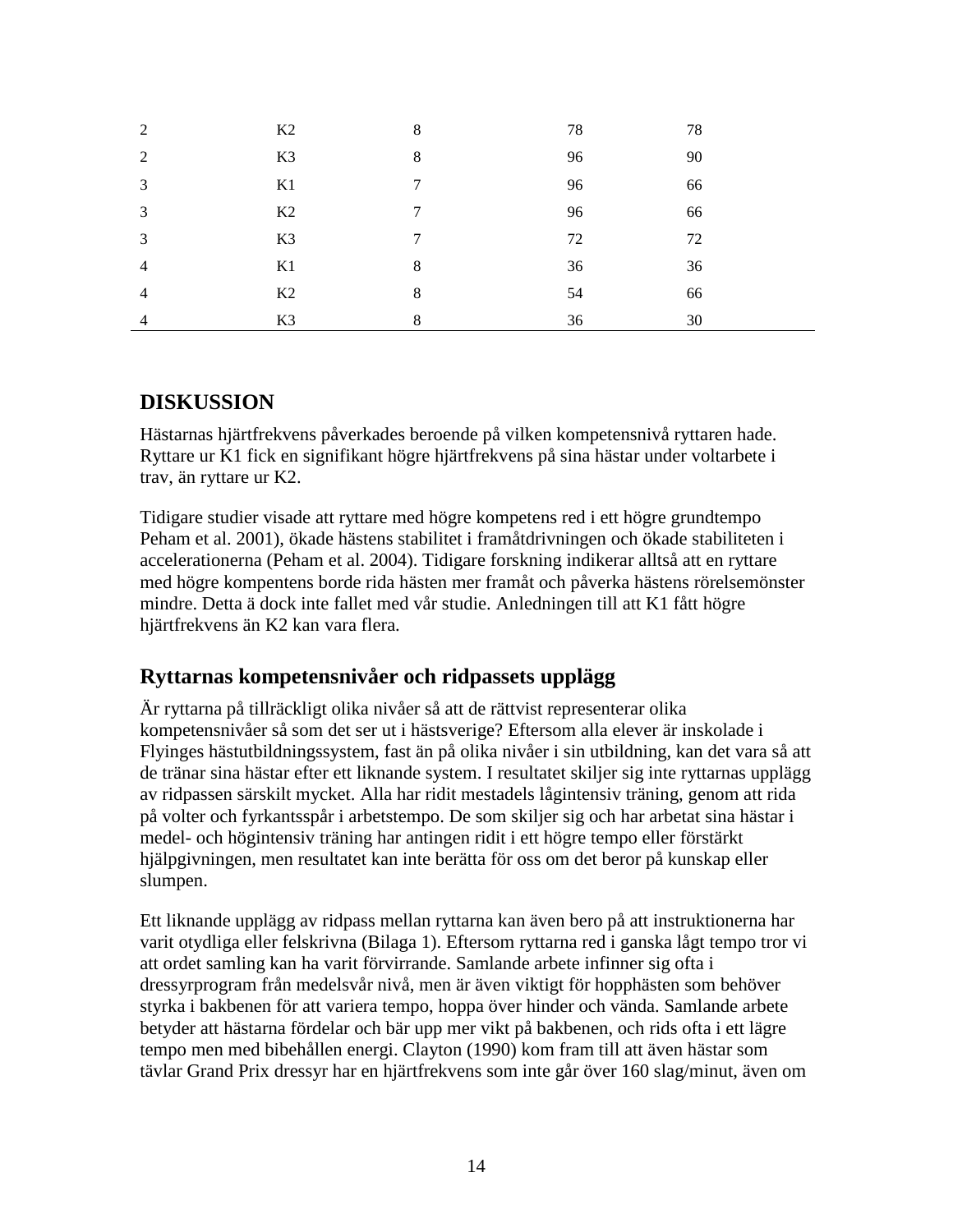de utför högra grader av samling. Detta kan vara en förklaring till att våra ekipage inte kommit upp i så höga hjärtfrekvensnivåer när de fokuserat på samling.

Ett alternativ är att styra upp ridpasset så att alla ekipage rider samma rörelser under lika lång tid, för att mäta intensiteten av ryttarens ridning i jämförelse med varandra. Detta alternativ passade inte riktigt syftet av vår studie, eftersom vi medvetet ville se hur ryttare med olika kompetens väljer att lägga upp sina ridpass. Med studiens upplägg har vi kartlagt intensiteten i deras upplägg och hur väl de konditionsmässigt förbereder hästen för sin uppgift.

# <span id="page-16-0"></span>**Träningseffekt**

Intervallträning är ett effektivt sätt att träna upp hästens kondition (Marlin & Nankervis 2002). Genom att variera tempo och samlingsgrad i den vardagliga träningen kan den få en konditionshöjande effekt (Roepstorff 2016, pers. medd.). Av tabellerna i resultatet, visar en tabell (Figur 5) ett exempel på träning där vi kan förmoda att de använt sig av intervalltänk i den vardagliga träningen. Staplarna i tabellen har ungefär samma höjd, vilket innebär att ryttaren har ridit liknande mängd i varje sportzon. Ett dressyrarbete med intervalltänk bör vara upplagt så att ryttaren blandar arbete med högre anspänning eller tempo, med arbete med mindre anspänning och lägre tempo. Ett exempel skulle kunna vara arbete i galopp där ryttaren samlar hästen efter dess förmåga och sedan länger formen och arbetar hästen under lägre anspänning, för att sedan kunna samla upp hästen igen. Nackdelen med tabellerna är att de endast berättar hur stor del av det totala ridpasset som spenderades i vilken sportzon, och inte i vilken ordning arbetet utfördes. För att kunna avgöra om ryttaren har ridit med intervalltänk, behövs pulskurvor som berättar ordningen och intensiteten av arbetet (Figur 6). I exempelkurvan kan det tydligt avläsas när hästen har arbetat i hög intensitet och när hästen har arbetat lågintensivt. Hade kurvan representerat ett arbete med intervalltänk hade spetsarna och dalarna kommit tätare, istället för längre perioder av mer högintensivt arbete och längre perioder av lågintensivt arbete. Vi hade önskat se mer intervalltänk i det vardagliga arbetet inom samtliga kompetensnivåer.

# <span id="page-16-1"></span>**Hjärtfrekvens och hjärtfrekvensmätare**

På grund av ekonomi och tillgänglighet så har studien utarbetats efter de material som vi har haft tillgång till. Det kan diskuteras om utrustningen, hjärtfrekvensmätarna från Polar CS600X Trotting, har gett oss en tillräcklig säkerhet i resultatet för att ge oss ett pålitligt resultat. När vi samlade in resultatet från hjärtfrekvensmätarna tyckte vi det fanns en viss osäkerhet i delar av resultatet där kontakten mellan hästen och elektroderna som känner av hjärtfrekvensen har släppt. Det vi då kan läsa av i Polar ProTrainer Equine edition är samma hjärtfrekvensvärden sekunderna efter varandra, som är ett medelvärde av hjärtfrekvensen innan och efter kontakten med elektroderna släppt (Wallén 2016, pers.medd.). För att få ett trovärdigare resultat har vi valt att ta bort de delar av data över hjärtfrekvensen där vi misstänker att elektrodytorna har tappat kontakt.

Stress är en faktor som påverkar både hästars och ryttares hjärtfrekvens. Von Lewinski et al. (2013) fann att ryttarnas hjärtfrekvens var högre under en öppen uppvisning än under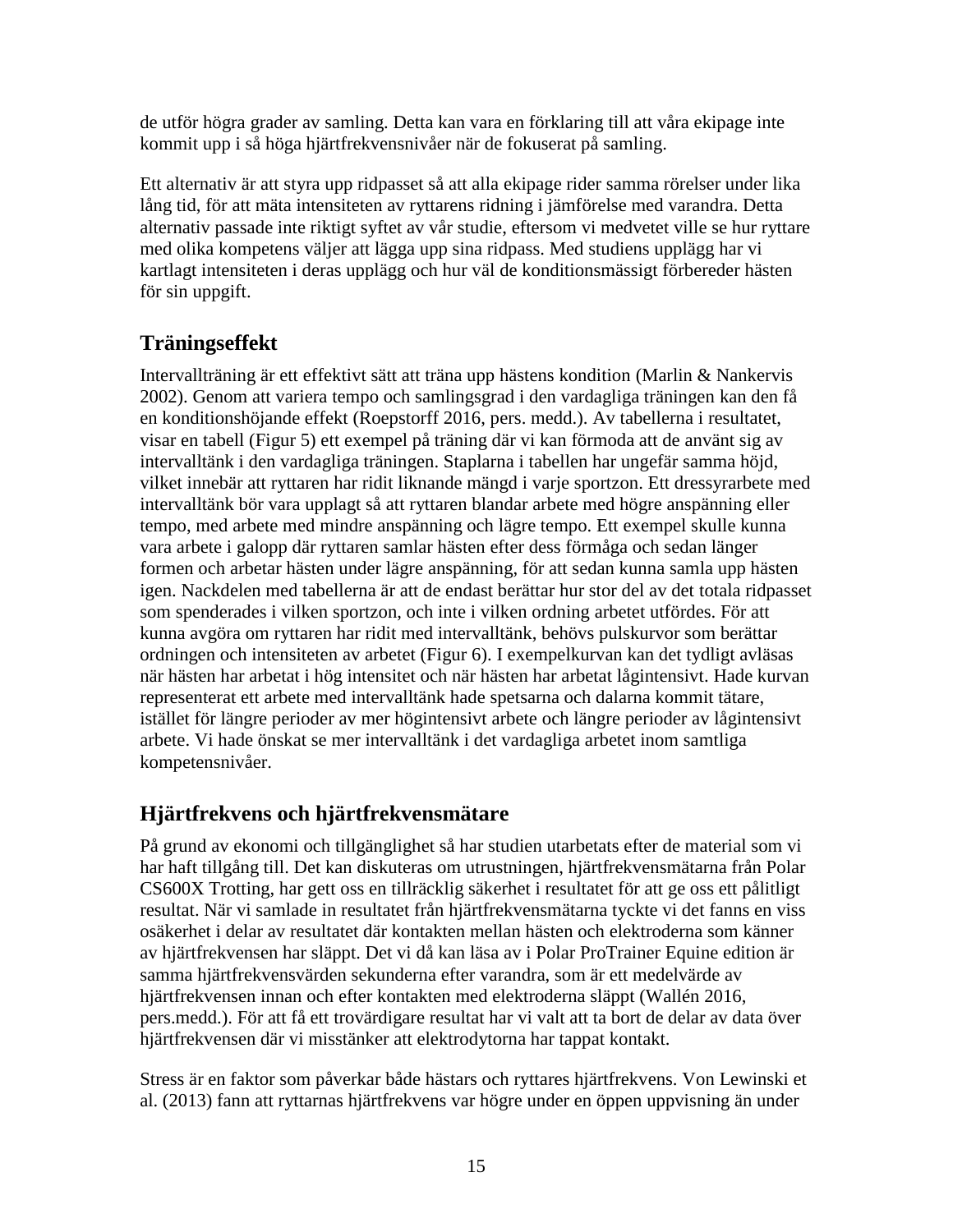träning, även om ekipagen utförde samma program. Hästarnas hjärtfrekvens visade dock ingen signifikant skillnad. Detta tyder att även om ryttarna kan ha varit stressade eller nervösa inför att rida under ett försök, så bör det inte ha påverkat hästarnas hjärtfrekvens.

### <span id="page-17-0"></span>**Andningsfrekvens**

Det fanns ingen signifikant skillnad i hästarnas andningsfrekvens mellan de olika kompetensnivåerna. De värden vi fått är individuella för respektive häst, men de motsvarar liknande värden som Slocombie, Covelli & Bayly (1992) uppnått, anpassade efter hastigheten hästarna rör sig i. Vi tror att anledningen till att hästarna har haft liknande andningsfrekvens med olika ryttare är för att hästens andningsfrekvens kan påverkas av utomstående faktorer och inte bara ansträngningsnivån eller ryttaren. Enligt Houghton Brown, Pilliner & Davies (2003) kan andningsfrekvensen även påverkas av hästens lungkapacitet, luftfuktighet, temperatur eller sjukdom.

# <span id="page-17-1"></span>**Mätmetodernas validitet**

Resultatet visade även att en stor del av arbetet som samtliga ryttare utförde med de olika hästarna var mycket lågintensivt (Sportzon 0) Williams, Chandler & Marlin (2009) fann att hästarna som deltog i lätt klass dressyr hade 69,7% av sin hjärtfrekvens mellan 80 och 120 slag/minut. I medelsvår klass hade hästarna 55,9% av sin hjärtfrekvens mellan 80 och 120 slag/minut. Williams, Chandler & Marlin (2009) kartlade inte vilka rörelser i programmet som gav hästarna en högre hjärtfrekvens. Dock visade White et al. (1995) att det fanns en positiv korrelation mellan hästarnas medelhjärtfrekvens och hastigheten de färdas i, inom terrängprovet i fälttävlan. Clayton (1993) visade att de rörelser som hästarna färdas snabbast i under ett dressyrprogram är arbetsgalopp, arbetsgalopp med förlängd steglängd och arbetstrav med förlängd steglängd i lätta program. De färdas snabbast ibland annat mellantrav, ökad trav, mellangalopp och ökad galopp i det medelsvåra programmet. Enligt White et al. (1995) borde hästarna haft högre hjärtfrekvens under dessa rörelser. Våra resultat visade att de rörelser som gett högst hjärtfrekvens var främst övergångar och svaga tempoväxlingar. För att hästarna ska få en högre medelhjärtfrekvens och då främja sin kondition borde fler tempoväxlingar och steglängdsförändringar göras.

Resultatet visar att vardagsträning/dressyrarbete inte är tillräckligt konditionskrävande eller utförs i tillräckligt höga hastigheter för att ge höga utslag på hjärtfrekvensen (Figur 2,3,4 och 5). Är hjärtfrekvens en bra mätmetod för att ta reda på om hästen arbetar på träning i enighet med hur den behöver prestera på tävling? Inom framförallt dressyrmomentet, men även hoppning, tror vi att det finns andra parametrar som har lika stor eller större påverkan på prestationen, än endast förmågan att transportera syre. Peham et al. (2004) indikerar att olika ryttare har olika förmåga att balansera upp hästen och detta kan ge påverkan på hästens rörelsemönster. Hästens rörelsemönster kan mätas genom att hästen filmas med en 3D-höghastighetskamera (Peham et al. 2001). Denna följer utsatta markörer som fästs på häst och ryttare (Peham et al. 2001).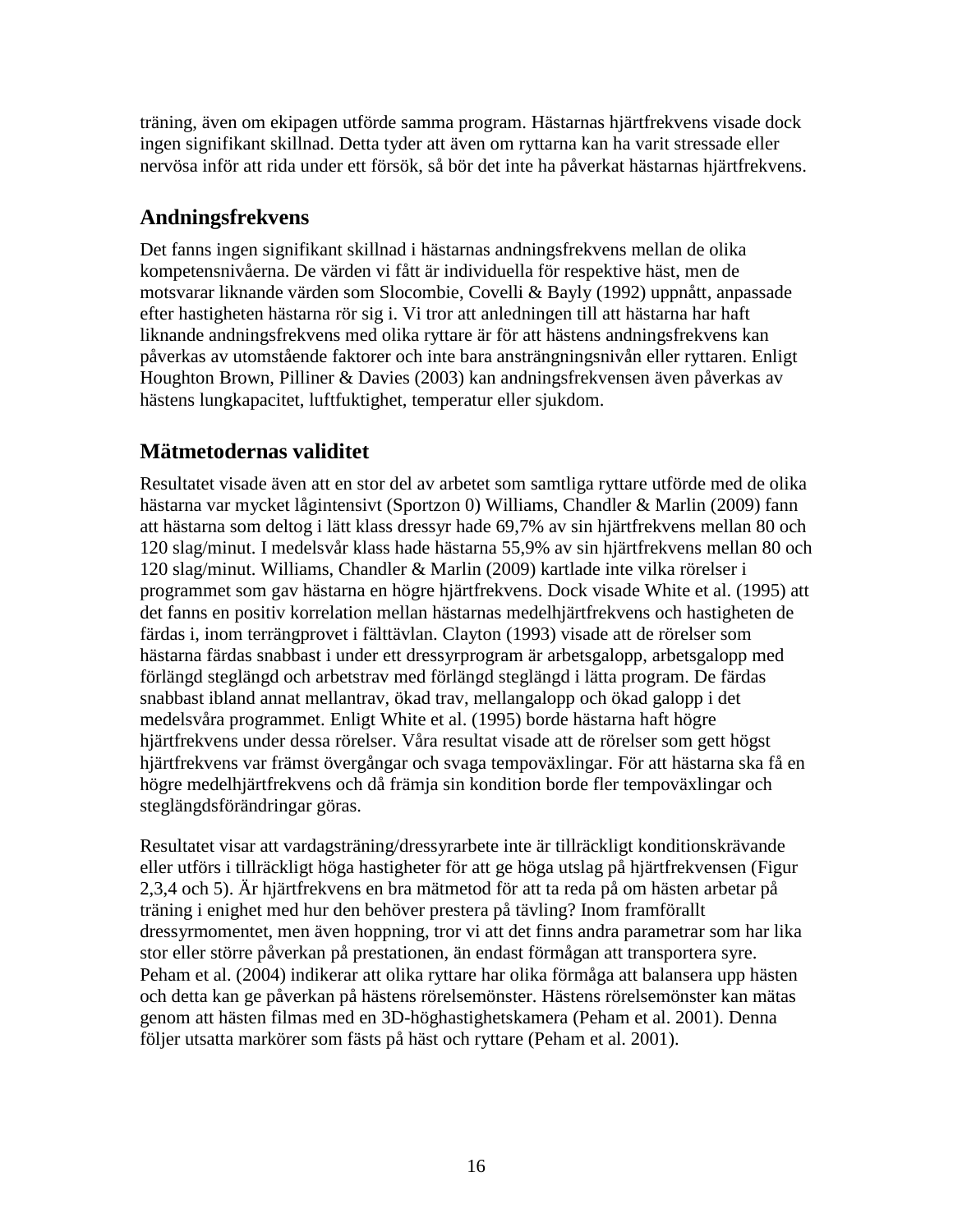### <span id="page-18-0"></span>**Vidare studier**

För att göra studien mer omfattande tror vi att mätningarna av hästarnas hjärt- och andningsfrekvens skulle kunnat kompletteras med mätningar av hästarnas rörelsemekanik. Det hade varit intressant att se om hästarnas rörelsemönster skiljt sig mellan ryttarna från de olika kompetensnivåerna. Tar hästarna lika stora steg med de olika ryttarna och rör de sig i samma takt? Att mäta rörelsemekaniken tror vi hade visat hur lösgjorda och avslappnade hästarna är med ryttaren, och att detta kan ge utslag genom en tydligare takt och ett jämnare och mjukare rörelsemönster. Fler mätningar hade förmodligen gett studien ett trovärdigare resultat om hur de olika kompetensnivåerna tränar sina hästar för att kunna prestera bra på tävling.

Om det finns intresse att jämföra prestationer på träning med det faktiska resultatet på tävling, skulle även detta kunna studeras. Ett förslag på en omfattande studie är att studera ekipage, med ryttare från olika kompetensnivåer, under en längre period. Detta för att se hur hästarna utvecklas och presterar på tävling när de har tränats i en ryttares system under en längre tid. Förslag på mätmetoder skulle kunna vara kartläggning av ridpass och vad för typ av träning hästen gör. Hjärtfrekvens skulle kunna användas som en mätmetod för att följa hästens förmåga att transportera syre vid träning och tävling. Men som även nämnts ovan, att studien innehåller någon form av mätning av hästarnas rörelsemekanik. Med den här studien kan vi ställa många frågor. Till exempel; är det en avgörande faktor att hästen är i god kondition, lösgjord och balanserad av sin ryttare, för att den ska prestera bra på tävling?

### <span id="page-18-1"></span>**Slutsats**

Slutsatsen är att hästarna som deltog i studien påverkas fysiologiskt av ryttare med olika kompetensnivå. Hästarna har visat en signifikant högre hjärtfrekvens (p=0.0134) med K1 i jämförelse med K2 under travarbete på volt. Ryttarna har arbetat sina hästar i samtliga gångarter, med blandat arbete på fyrkantsspår, volter, övergångar och sidvärtsrörelser. Rörelser som har gett en högre hjärtfrekvens är bland annat övergångar från skritt till galopp, tempoväxlingar i galopp, samt förstärkning av ryttarens hjälper.

#### <span id="page-18-2"></span>**FÖRFATTARNAS TACK**

Vi vill rikta ett stort tack till samtliga ryttare och hästar som har deltagit i studien. Vi vill även tacka våra handledare Astrid Borg och Fredrik Persson, samt Malin Connyson för all hjälp.

# <span id="page-18-3"></span>**REFERENSER**

### <span id="page-18-4"></span>**Litteratur**

Art, T., Amory, H., Desmecht, D. & Lekeux, P. (1990) Effect of show jumping on heart rate, blood lactate and other plasma biochemical values. *Equine Veterinary Journal,* vol. 22, pp. 78-82.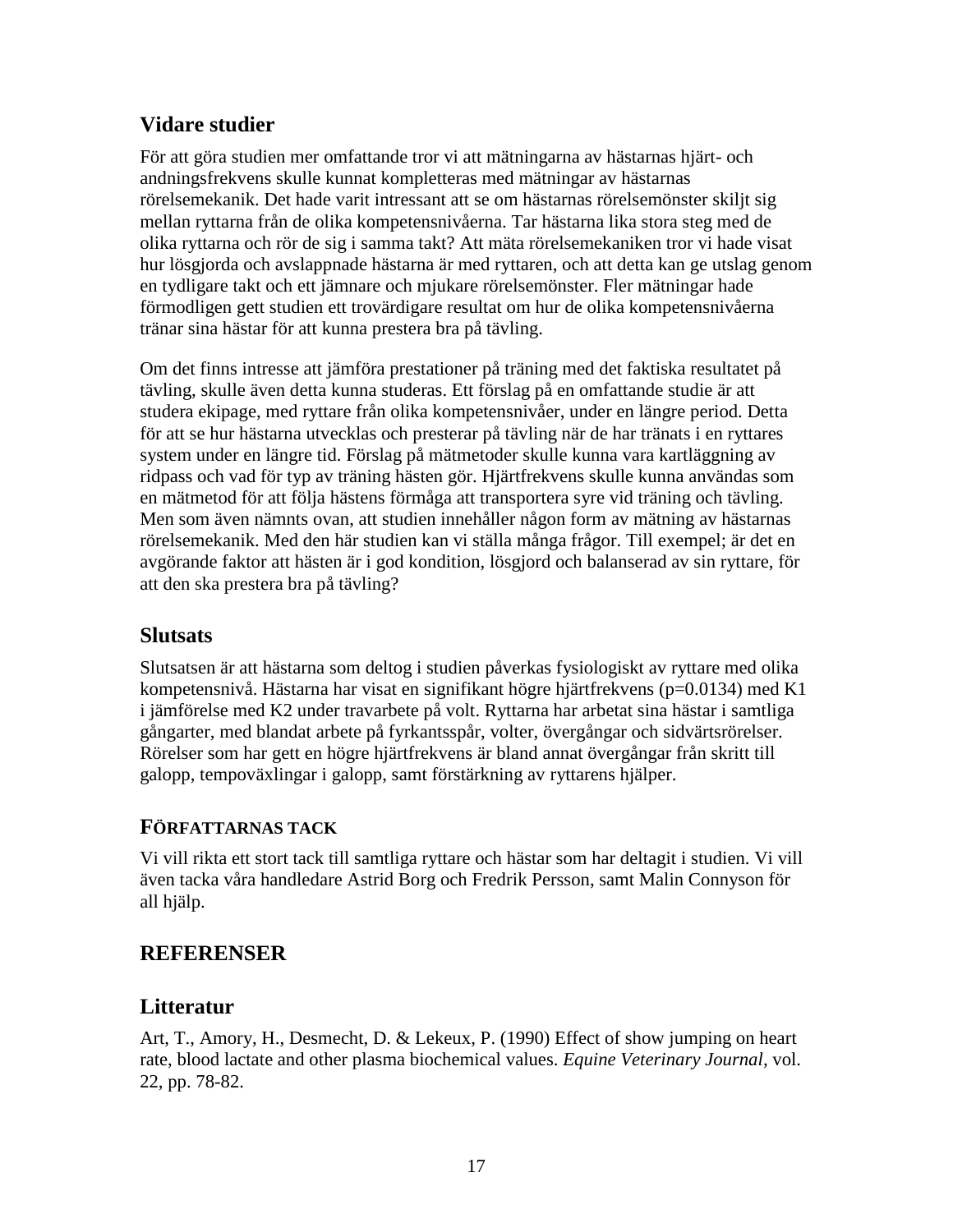Bruin, G., Kuipers, H., Keizer, H. A. & Vander Vusse, G. J. (1994) Adaptation and overtraining in horses subjected to increasing training loads. *Journal of Applied Physiology,* vol. 76 (5), pp. 1908-1913.

Butler, P. J., Woakes, A. J., Smale, K., Roberts, C. A., Hillidge, C. J., Snow, D. H. & Marlin, D. J. (1993) Respiratory and cardiovascular adjustments during exercise of increasing intensity and during recovery in thoroughbred racehorses. *Journal of Experimental Biology,* vol. 179, pp. 159-180.

Christensen, J. W., Rundgren, M. & Olsson, K. (2006) Training methods for horses: habituation to a frightening stimulus. *Equine Veterinary Journal,* vol. 38, pp. 439-443.

Clayton, H.M. (1993) Development of conditioning programs for dressage horses based on time-motion analysis of competitions. *Journal of Applied Physiology,* vol.74 (5), pp. 2325-2329.

Clayton, H. M. (1991) *Conditioning Sport Horses* 1 st edition Mason, US: Sport Horse Publications.

Clayton, H.M. (1990) Time-motion analysis in equestrian sports: the Grand Prix dressage test. *Proceedings [of the Annual Convention of the American Association of Equine](http://www.cabdirect.org/search.html?q=do%3A%22Proceedings+of+the+Annual+Convention+of+the+American+Association+of+Equine+Practitioners%22)  [Practitioners,](http://www.cabdirect.org/search.html?q=do%3A%22Proceedings+of+the+Annual+Convention+of+the+American+Association+of+Equine+Practitioners%22)* vol. 35, pp. 367-373.

Hinchcliff, K. W., Geor, R. J. & Kaneps, A. J. (2008) *Equine Exercise Physiology, The science of Exercise in the Athletic Horse.* Philadelphia, US: Elsevier Limited.

Houghton Brown, J., Pilliner, S. & Davies, Z. (2003) *Horse & Stable Management*. Fourth edition. Oxford, UK: Blackwell Publishing Ltd.

Lagarde, J., Peham, C., Licka, T. & Keso, J. A. S. (2005) Coordination dynamics of the Horse-Rider System. *Journal of Motor Behavior,* vol. 37, pp- 418-424.

Lekeux, P., Art, T., Linden, A., Desmecht, D. & Amory, H. (1991) Heart rate, hematological and serum biochemical responses to show jumping. *Equine Exercise Physiology,* vol. 3, pp. 385-390.

Marlin, D. & Nankervis, K. (2002) *Equine Exercise Physiology* Oxford, UK: Blackwell Science Ltd.

Muños, A., Riber, C., Santisteban, R., Rubio, M. D., Agüera, E. I. & Castejón, F. M. (1999) Cardiovascular and metabolic adaptations in horses competing in cross-country events. *Journal of Veterinary Medical Science,* vol. 61 (1), pp. 13-20.

Peham, C., Licka, T., Kapaun, M. & Scheidl, M. (2001) A new method to quantify harmony of the horse-rider system in dressage. *Sports Engineering,* vol. 4, pp. 95-101.

Peham, C., Licka, T., Schobesberger, H. & Meschan, E. (2004) Influence of the rider on the variability of the equine gait. *Human Movement Science,* vol*.* 23, pp. 663-67.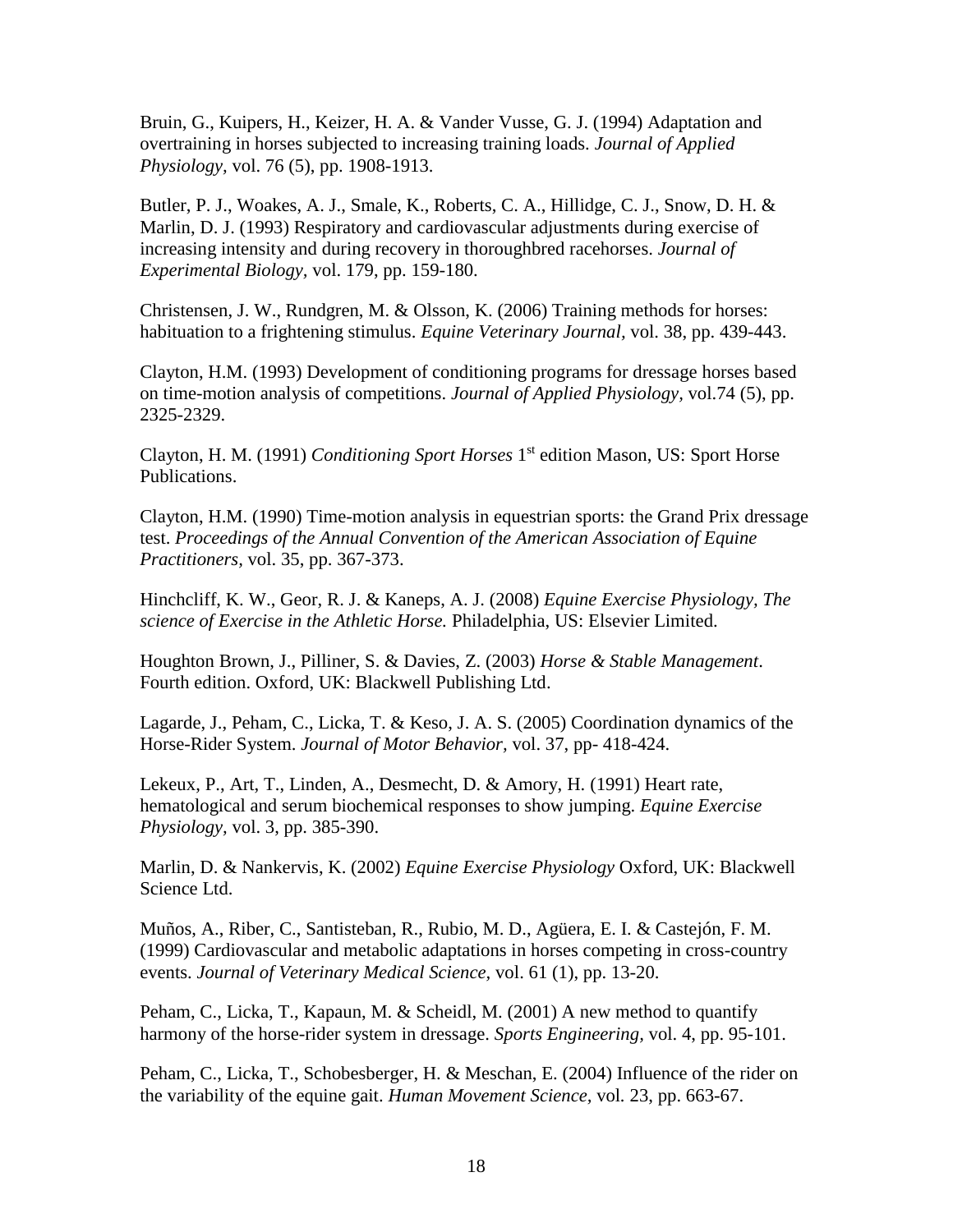Prince, A., Geor, R., Harris, P., Hoekstra, H., Gardner, S., Hudson, C. & Pagan, J. (2002) Comparison of the metabolic responses of trained Arabians and Thoroughbreds during high and low intensity exercise. *Equine Veterinary Journal,* vol. 34, pp. 95-99.

Sampson, S.N., Tucker, R.L. & Bayly, W.M. (1999) Relationship between VO2max, heart score and echocardiography measurements obtained at rest and immediately following maximal exercise in Thoroughbred horses. *Equine Veterinary Journal,* vol. 31, pp. 190-194.

Schott II, H. C., Marlin, D. J., Geor, R. J., Holbrook, T. C., Deaton, D. M., Vincent, T., Dacre, K., Schroter, R. C., Jose-Cunilleras, E. & Cornelisse, C. J. (2006) Changes in selected physiological and laboratory measurements in elite horses competing in a 160 km endurance ride. *Equine Veterinary Journal,* vol. 36, pp. 37-42.

Slocombie, R. F., Covelli, G. & Bayly, W. M. (1992) Respiratory mechanics of horses during stepwise treadmill exercise tests, and the effect of clenbuterol pretreatment on them. *Australian Veterinary Journal,* vol. 69, pp. 221-225.

Tyler, C. M., Golland, L. C., Evans, D. L., Hodgson, D. R. & Rose, R. J. (1996) Changes in maximum uptake during prolonged training, overtraining and detraining in horses. *Journal of Applied Physiology,* vol. 81, pp. 2244-2249.

Von Lewinski, M., Biau, S., Erber, R., Ille, N., Aurich, J., Faure, J-M., Möstl, E. & Aurich, C. (2013) Cortisol release, heart rate and heart rate variability in the horse and its rider: Different responses to training and performance. *The Veterinary Journal,* vol. 197, pp. 229-232.

White, S.L., Williamson, L.H., Maykutch, P.L., Cole, S.P., Andrews, F.M. & Geiser, D.R. (1995) Heart rate response and plasma lactate concentrations of horses competing in the cross-country phase of combined training events. *Equine Veterinary Journal,* vol. 20, pp. 47-51.

Williams, R.J., Chandler, R.E. & Marlin, D.J. (2009) Heart rates of horses during competitive dressage. *Comparative Exercise Physiology,* vol. 6, pp. 7-15.

# <span id="page-20-0"></span>**Internet**

Flyinge (2015). *Beridarprogrammet.* Tillgänglig: http://flyinge.se/blog/utbildning/beridarprogrammet/ [2015-10-25].

Polar (2015a). *Polar Equine CS600X Trotting bruksanvisning.* Tillgänglig: [http://www.polar.com/e\\_manuals/Equine/Polar\\_Equine\\_CS600X\\_Trotting\\_Getting\\_Start](http://www.polar.com/e_manuals/Equine/Polar_Equine_CS600X_Trotting_Getting_Started_Guide_Svenska.pdf) [ed\\_Guide\\_Svenska.pdf](http://www.polar.com/e_manuals/Equine/Polar_Equine_CS600X_Trotting_Getting_Started_Guide_Svenska.pdf) [2015-11-25]

Polar (2015b). *Programvara för träningsuppföljning.* Tillgänglig: http://www.polar.com/sv/produkter/equine/programvara/protrainer 5 equine edition [2015-11-25]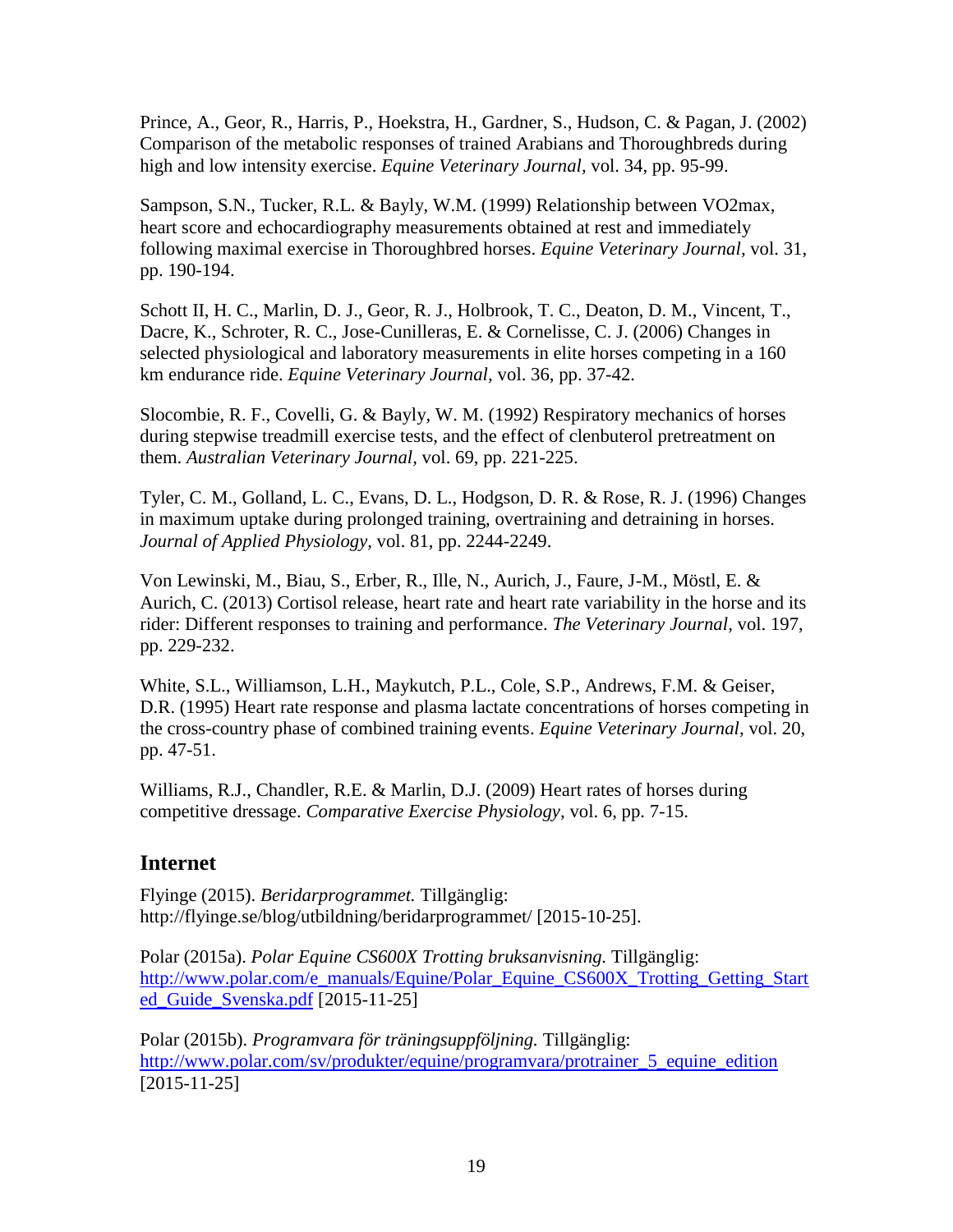Polar (2015c). *Polar Sport Zones for horses.* Tillgänglig:

[http://www.polar.com/en/products/equine/why\\_measure\\_your\\_horses\\_heart\\_rate/polar\\_s](http://www.polar.com/en/products/equine/why_measure_your_horses_heart_rate/polar_sport_zones_for_horses) [port\\_zones\\_for\\_horses](http://www.polar.com/en/products/equine/why_measure_your_horses_heart_rate/polar_sport_zones_for_horses) [2016-01-18]

Svenska Ridsportförbundet (2016-04-19) *Så går det till att rida fälttävlan.* Tillgänglig: <http://www3.ridsport.se/Tavling/Falttavlan/Sa-gar-det-till/> [2016-05-01]

SWB (2012-01-08) *Helhetsgrepp unghäst.* Tillgänglig: <http://www.swb.org/utbildning/utbildningar/helhetsgrepp-unghast-2013> [2016-04-27]

SWB (2013-11-29). *Vision och avelsmål.* Tillgänglig:<http://www.swb.org/avel/avelsmal> [2015-10-25]

SWB (2015-04-17). *Värdegrund för träning och tävling med häst.* Tillgänglig: <http://www.swb.org/sport/vardegrund-for-hast> [2015-10-25]

# <span id="page-21-0"></span>**Personligt meddelande**

Elisabeth Olsson, Utbildningsfrågor vid SWB. Flyinge, 2016-04-27.

Lars Roepstorff, professor vid institutionen för anatomi, fysiologi och biokemi. Fakulteten för veterinärmedicin och husdjursvetenskap på Sveriges Lantbruksuniversitet, 2016-05-23.

Peter Wallén. Polar Electro Sweden AB, 2016-04-11.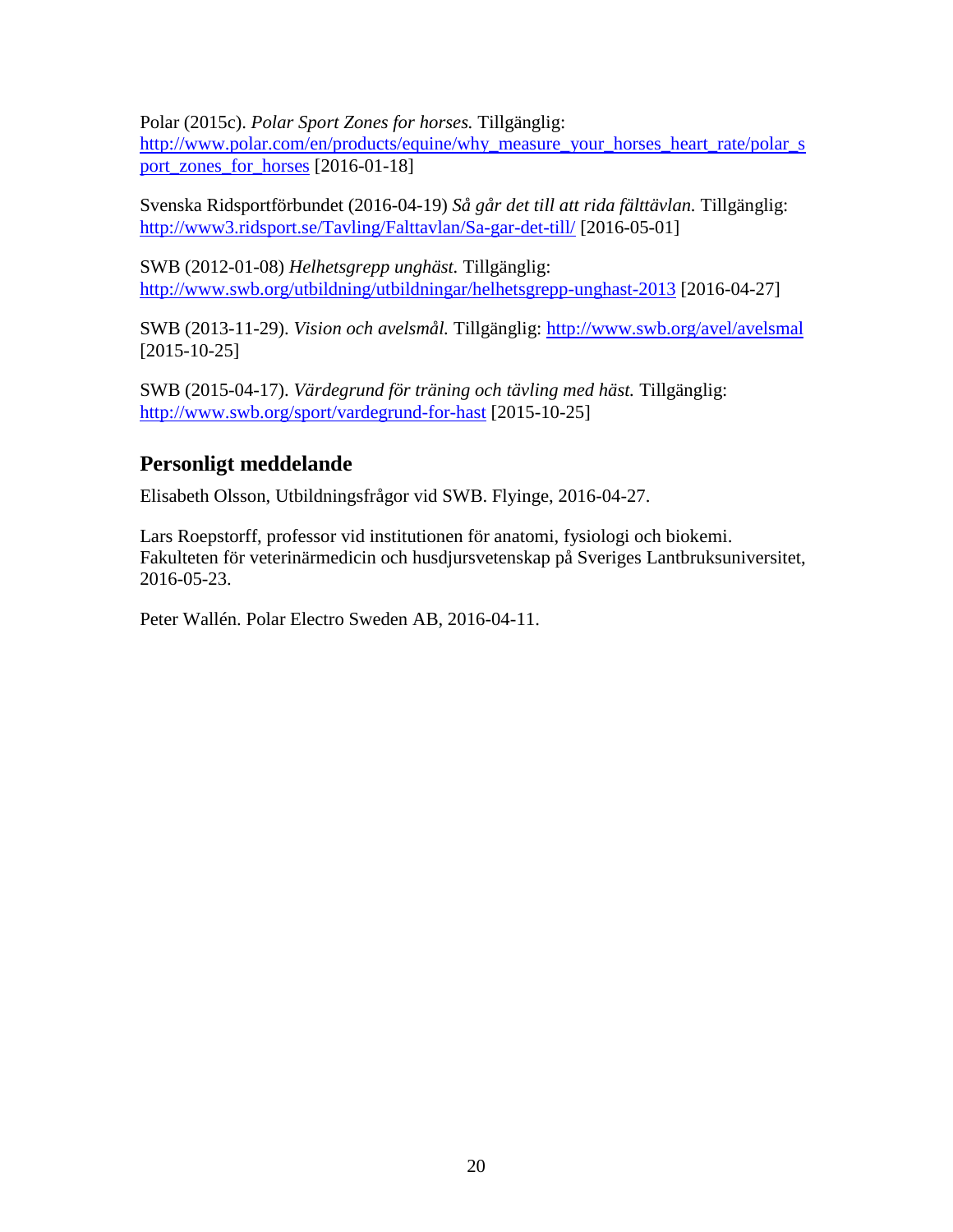# <span id="page-22-0"></span>**BILAGOR**

### <span id="page-22-1"></span>**Bilaga 1**

#### **Instruktioner till ryttare**

- Ridpasset kommer att filmas

- Hjärtfrekvensmätare kommer att sitta på hästen, men du som ryttare har inte tillgång till att kunna avläsa resultatet under pågående test

- Rid ett självständigt ridpass i alla gångarter med fokus på lösgjordhet mot samling. Ridpassets innehåll bestämmer du som ryttare själv och det är tillåtet att lägga in skrittpauser vid behov.

- Arbetet ska utföras efter hästens och ryttarens utbildningsståndpunkt. Vi önskar att ni rider hästen i korrekt takt och balans, samt anstränger hästen utan att rida fort.

- 10 minuters framskrittning i ridhuset

- Arbete som varar i 30 minuter inklusive uppvärmning, huvudarbete och nedvarvning (trava av)

- Därefter 10 minuter avskrittning

- Meddela Frida & Andrea när uppvärmningen är klar. Vi kommer då att mäta andningsfrekvens

- Meddela oss när huvudarbetet är klart. Vi kommer då att mäta andningsfrekvens igen

- Vi kommer att mäta hjärtfrekvens vid vila och andningsfrekvens i stallet innan påbörjat test och efter avslutat test

- Tack för din hjälp

Med vänliga hälsningar

Frida & Andrea